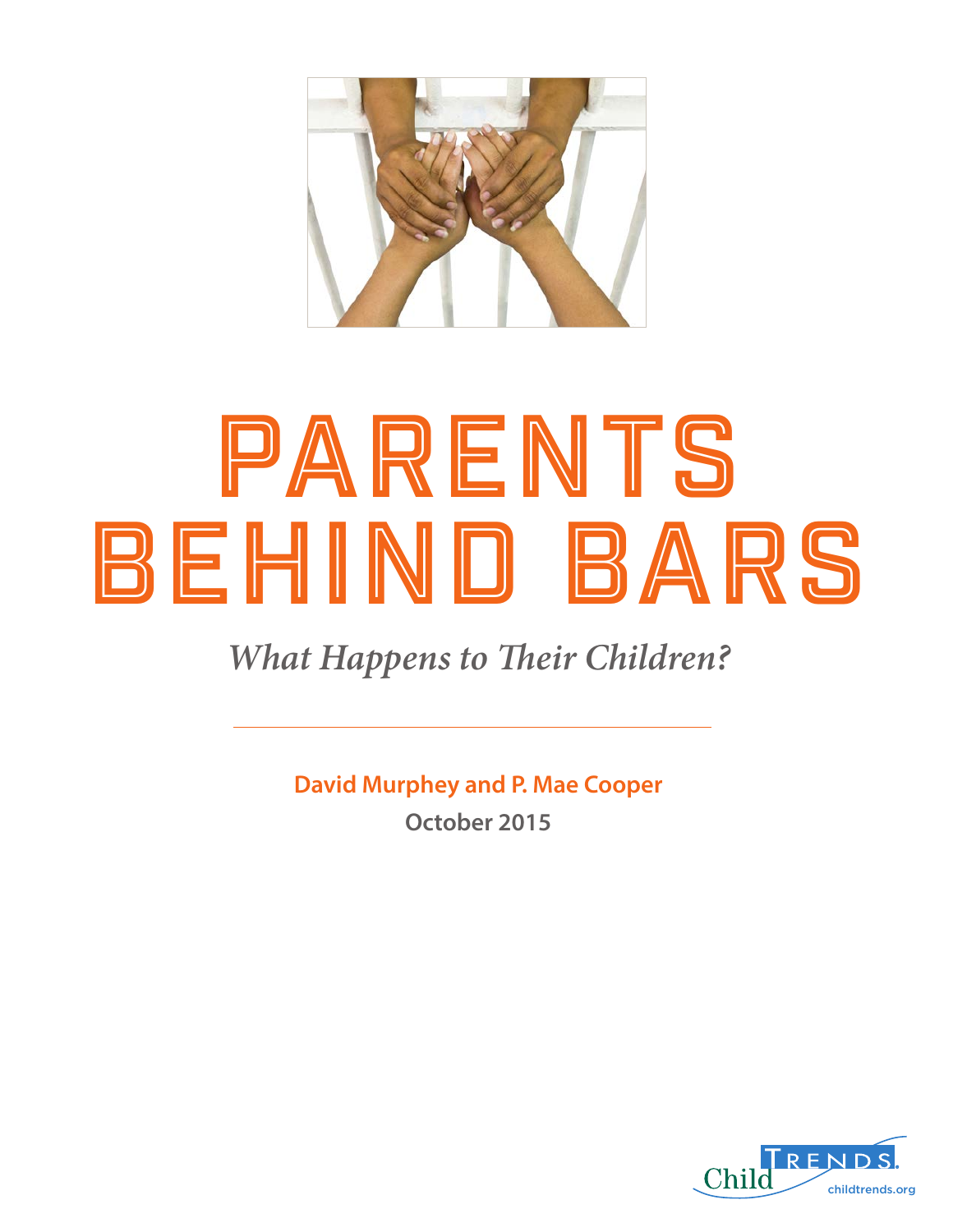

### TABLE OF CONTENTS

| <b>Overview</b>                                                                                                                       |    |
|---------------------------------------------------------------------------------------------------------------------------------------|----|
| <b>Key Findings and Implications</b>                                                                                                  | 1  |
| <b>Background</b>                                                                                                                     | 2  |
| <b>Results</b>                                                                                                                        | 3  |
| Who experiences parental incarceration?                                                                                               | 3  |
| Children with an incarcerated parent are more likely<br>to experience additional adverse events                                       | 4  |
| What other aspects of child well-being are related to parental<br>incarceration, after accounting for other confounding influences? 6 |    |
| <b>Discussion</b>                                                                                                                     | 8  |
| <b>Implications</b>                                                                                                                   | 9  |
| <b>Acknowledgments</b>                                                                                                                | 10 |
| <b>Data Source</b>                                                                                                                    | 11 |
| <b>Methods</b>                                                                                                                        | 11 |
| <b>Outcome Variable Definitions</b>                                                                                                   | 12 |
| <b>References</b>                                                                                                                     | 15 |
| <b>Appendices</b>                                                                                                                     | 17 |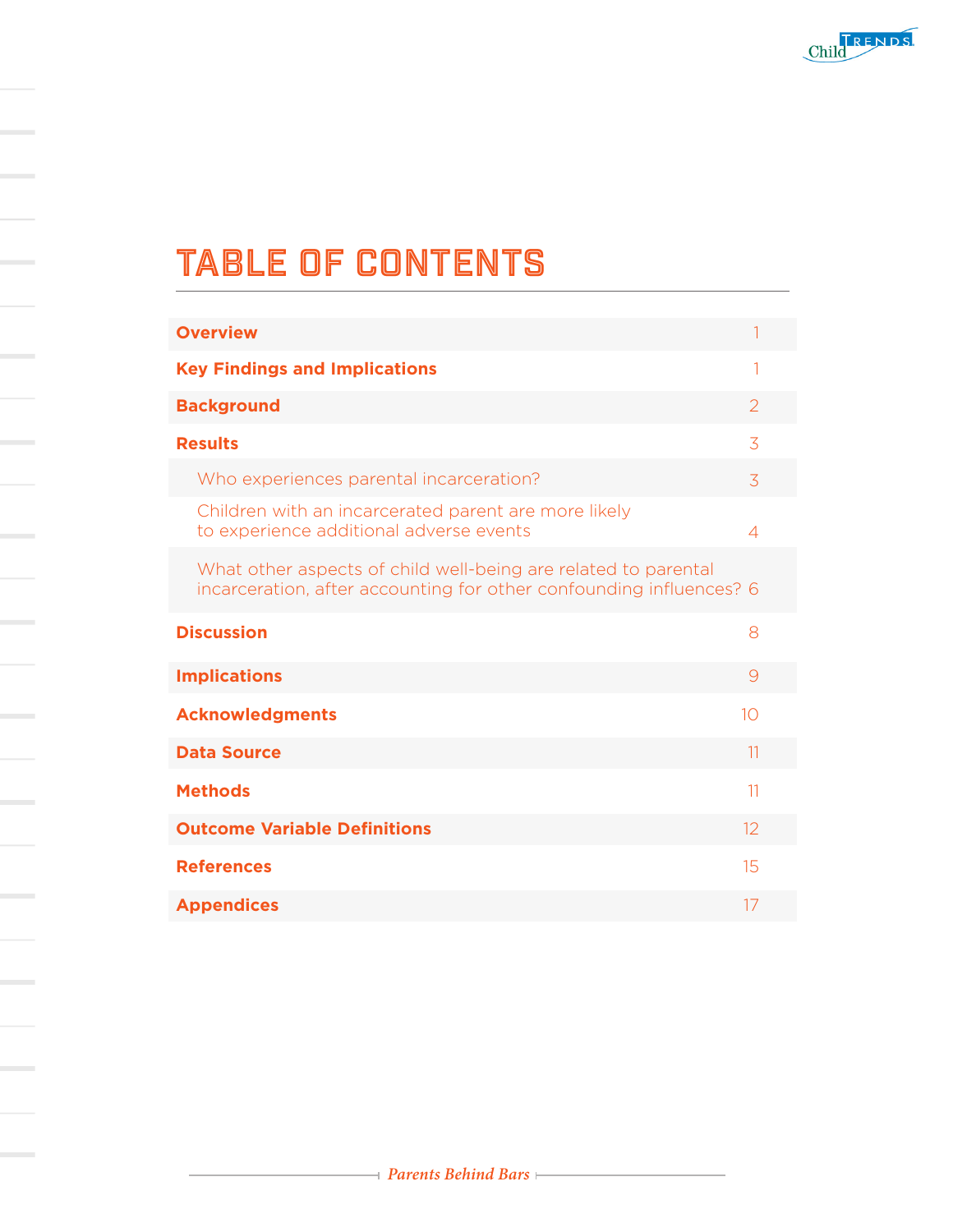



# **OVERVIEW**

Children do not often figure in discussions of incarceration, but new research finds more than five million U.S. children have had at least one parent in prison at one time or another—about three times higher than earlier estimates that included only children with a parent currently incarcerated.

This report uses the National Survey of Children's Health to examine both the prevalence of parental incarceration and child outcomes associated with it.

### Key Findings and Implications

Based on our analyses, we found that more than five million children, representing seven percent of all U.S. children, have ever had a parent who lived with them go to jail or prison. This proportion

is higher among black, poor, and rural children. Our figure of more than five million is almost certainly an underestimate, since it does not include children with a non-residential parent who was incarcerated.

This is important new information. In 2007, the most recent pointin-time estimate, 1.7 million children, or just over 2 percent, had a parent (including non-residential parents) currently in prison.

Previous research has found connections between parental incarceration and childhood health problems, behavior problems, and grade retention. It has also been linked to poor mental and physical health in adulthood.

More than five million U.S. children have had a parent in prison. (This is almost certainly an underestimate.)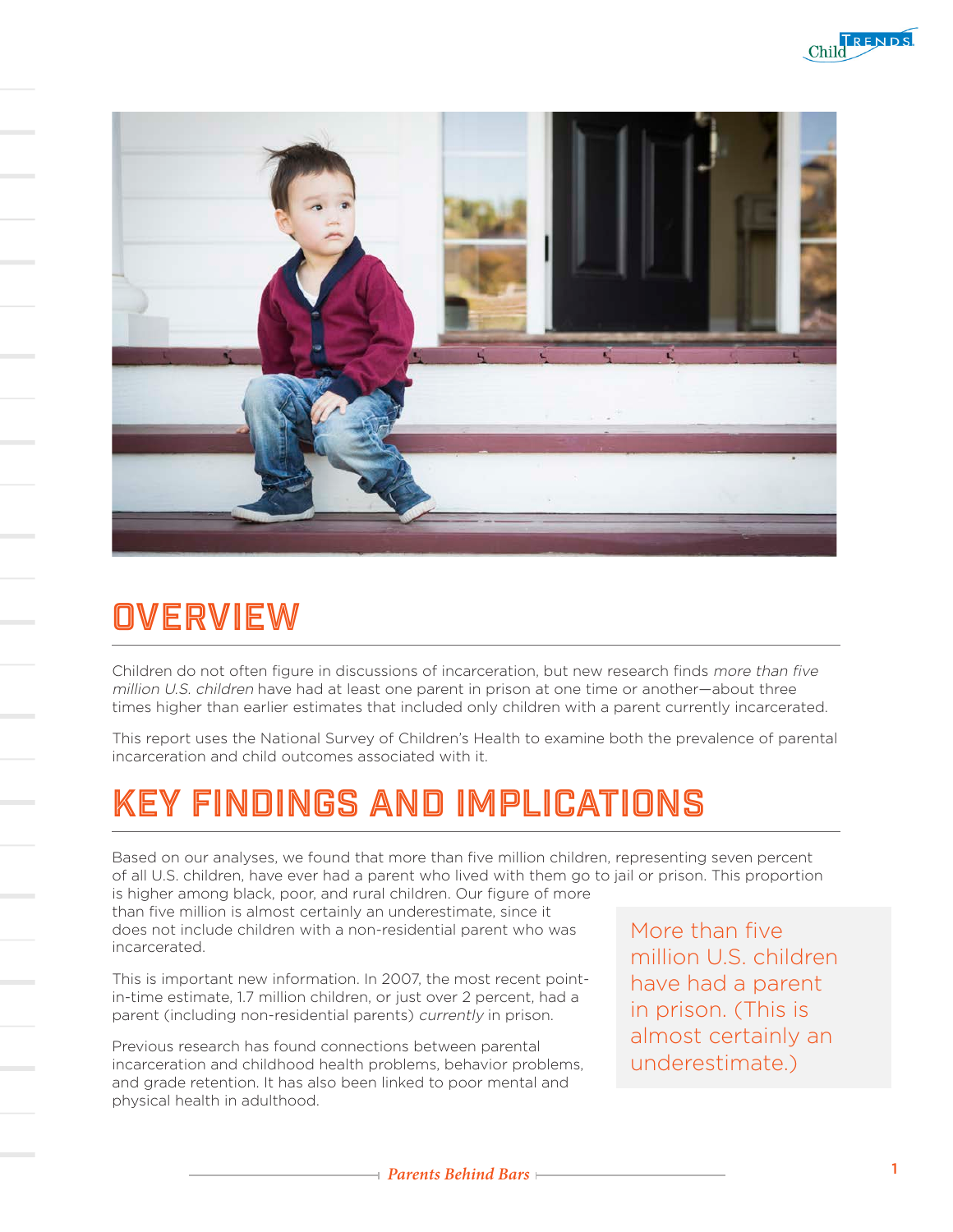

After accounting for effects associated with demographic variables such as race and income, we found that parental incarceration was associated with:

- a higher number of other major, potentially traumatic life events—stressors that are most damaging when they are cumulative;
- more emotional difficulties, low school engagement, and more problems in school, among children ages 6 to 11; and
- a greater likelihood of problems in school among older youth (12 to 17), as well as less parental monitoring.

While the best long-term solution may be to reduce reliance on imprisonment as a sanction for some categories of criminal behavior, there may also be ways to mitigate the harm of parental imprisonment for children. Research on interventions for children with incarcerated parents is limited, but work so far suggests that reducing the trauma and stigma these children experience, improving communications between the child and the incarcerated parent, and making visits with the incarcerated parent more child-friendly may alleviate some of the negative effects of this separation.

Reducing the stigma these children experience ... may alleviate some of the negative effects of this separation.

### BACKGROUND

In 2007 (the most recent point-in-time estimate), 1.7 million children younger than 18 had a parent currently in state or federal prison.<sup>1</sup> This should not come as a surprise, when we consider that, in 2013, there were 1.6 million people held in prisons in the United States.2 U.S. incarceration rates, although they have been declining recently, exceed those of any other reporting country.<sup>3,a</sup>

Recently, leaders across the political spectrum have begun to re-examine the policies that led to the massive growth in incarceration over the last generation. Incarceration is costly, the evidence for its deterrence value is mixed, and it has disproportionately affected people who are poor and black, exacerbating existing social inequities.4 There is also increased attention being paid to the negative effects of incarceration on already-disadvantaged communities. For example, some researchers have argued that by reducing neighborhood human capital, high incarceration rates (as well as poorer employment prospects after release) contribute to community unemployment, as well as to a decline in prospects for marriage or other committed adult relationships.<sup>5</sup>

In many communities in the United States today, considerable numbers of children may experience a residential parent going to jail or prison. The great majority of incarcerated parents (99 percent)

U.S incarceration rates exceed those of any other reporting country.

are fathers. However, the number of women in prison and their percentage of the incarcerated population have both been growing.<sup>6</sup> Maternal incarceration can be especially hard on a child, because mothers are more likely to have been the primary caregiver.<sup>7</sup>

For the large subset of prisoners who are parents, incarceration poses unique challenges. There are the obvious difficulties in maintaining parent-child relationships during the period of incarceration, but there are other problems as well, both during

imprisonment and following release. These affect the incarcerated parent, their children, and the caregivers of those children. Incarceration can mean the loss of that parent's income; it strains marital relationships and frequently contributes to divorce.<sup>8</sup>

There is a substantial body of literature detailing the negative implications of parental incarceration for child well-being. Research has linked parental incarceration to childhood health problems,

<sup>a</sup> Among the countries included in this analysis are the Russian Federation, the United Kingdom, Canada, Spain, Germany, and Australia. Data are as reported to the International Centre for Prison Studies.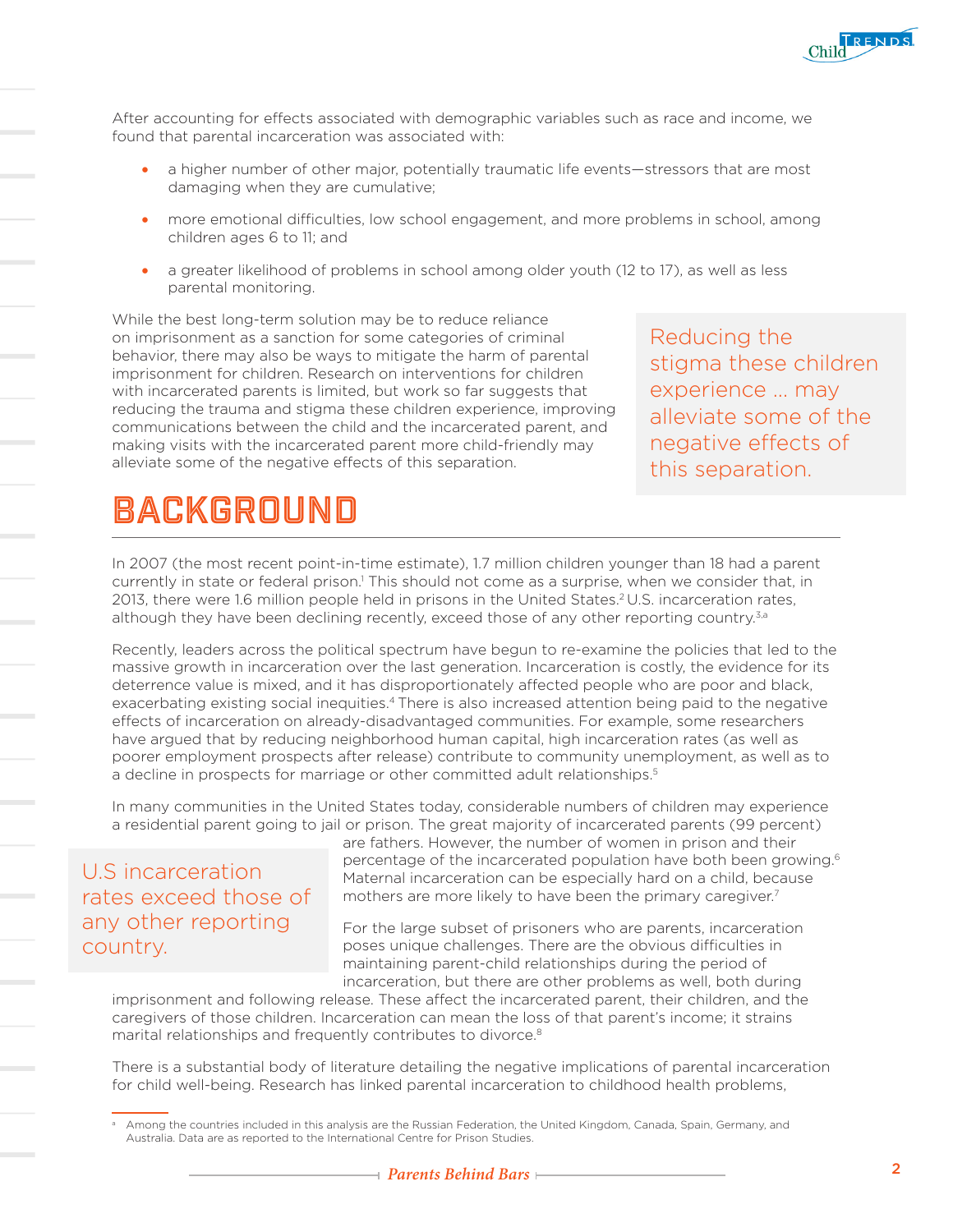

including asthma, depression, and anxiety;<sup>9</sup> acting-out behavior;<sup>10</sup> grade retention;<sup>11</sup> stigma;<sup>12</sup> and, in adulthood, an increased likelihood of poor mental or physical health.<sup>13,b</sup>

In some cases there can be positive effects when a parent is incarcerated, namely, when the parent is abusive or otherwise poses a danger to the child (through substance abuse, for example).<sup>14</sup> Nonetheless, most research finds negative outcomes associated with incarceration.15

It is difficult to identify the unique effects of parental incarceration on children, as its occurrence tends to be associated with numerous other risk factors. As an example, people in poor communities are more likely to be incarcerated. So, if a child with an incarcerated parent has problems in school (for example), it can be challenging to disentangle the effects of parental incarceration from those of other risk factors, such as experiencing extreme poverty. Complicating matters further, parental incarceration can also exacerbate these associated risk factors, through loss of income, for example.<sup>16</sup>

There are few studies that adequately control for these factors. Most take advantage of data sets where children are followed for multiple years, a design that allows for comparison between children's characteristics before and after parental incarceration.17 Relying on cross-sectional data, $c$  as we do here, especially when the timing of parental incarceration is not specified, limits our ability to infer cause and effect. In other words, particular child outcomes may have been present before incarceration, or may have been related to the risk factors that led to incarceration. However, by controlling for confounding factors and analyzing the data within specific age blocks, we can obtain a more nuanced picture of how parental incarceration and child outcomes are associated at several developmental periods.

### **RESIIITS**

#### *Who experiences parental incarceration?*

One in 14 U.S. children. According to their parents, nearly seven percent of children in the United States have lived with a parent who was incarcerated at some time after the child's birth. This amounts to more than five million children, ages birth through 17, as of 2011-12. Among children younger than 6, the rate is 5 percent. Among those ages 6 to 11, and 12 to 17, the rate is 8 percent each. Because the prevalence is about the same among younger and older school-age children, we can infer that most initial episodes of parental incarceration occurred before the child was 9—after which rates remain relatively stable. (See Figure 1.)



<sup>&</sup>lt;sup>b</sup> All of the cited studies included at least some controls for confounding factors.

<sup>&</sup>lt;sup>c</sup> Cross-sectional data provide a snapshot at a given point in time.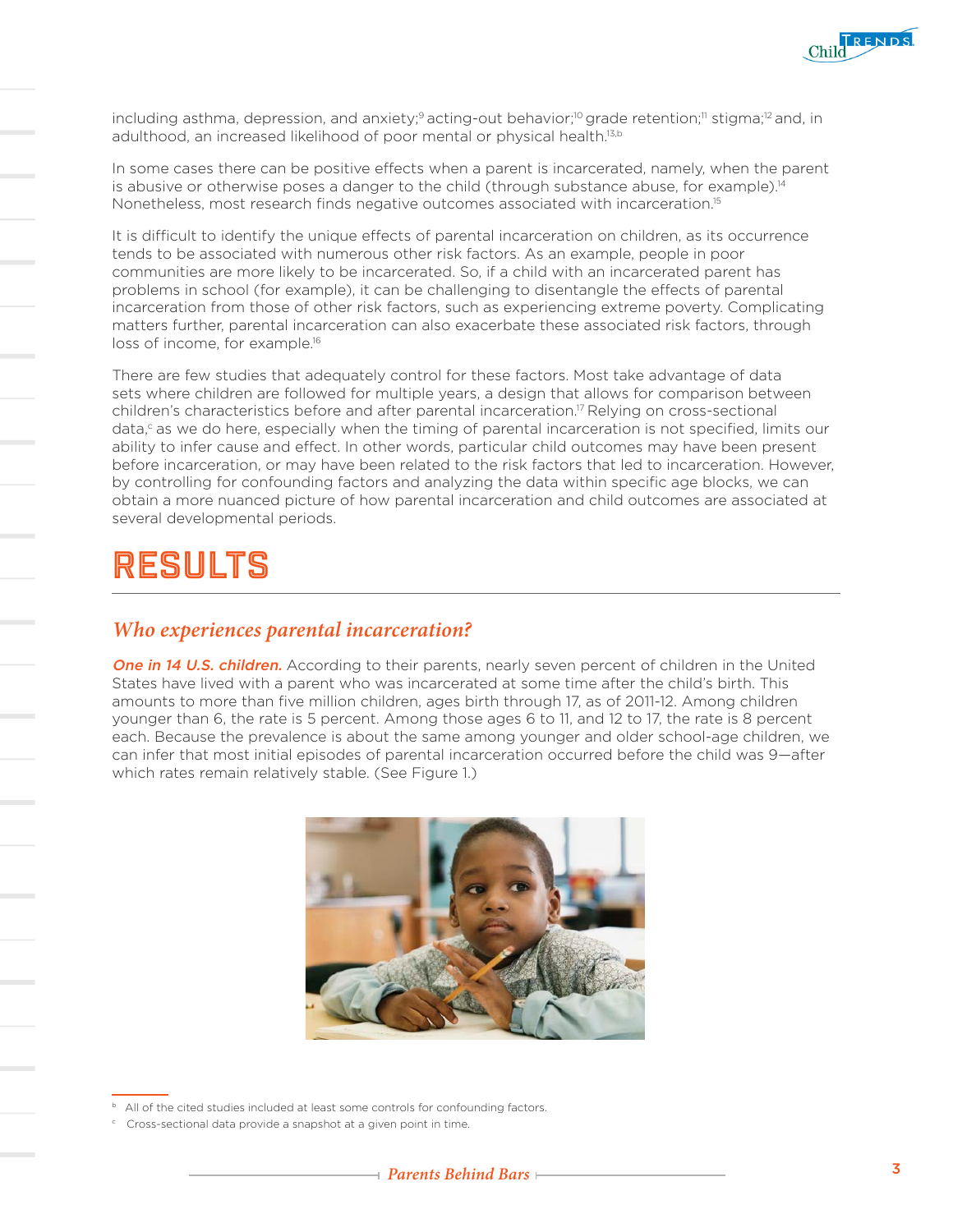



#### **Figure 1.** Percentage of children with an incarcerated parent,\* by age, 2011-12

**Black children, disproportionately.** About twice as high a percentage of black children as white children have experienced parental incarceration (11.5 and 6.0 percent, respectively, or 1 in 9, compared with 1 in 17). Looking at just 12- to 17-year-old black children (born between 1994 and 1999), it reaches 13.6 percent, or nearly 1 in 7 children who have ever had a parent incarcerated. Given the high percentage of single-parent families in the black community,<sup>18</sup> this statistic is likely an underestimate of the disparity, since it does not include non-residential parents who have spent time in jail or prison.

Poor children. Children living in poverty are more than three times as likely to have experienced the incarceration of a parent as children in families with incomes at least twice the poverty level (12.5 versus 3.9 percent).

Children whose parents have little education. Children who have no resident parent with more than a high school education are 41 percent more likely to have experienced parental incarceration than are children with at least one parent who has had some education beyond high school (8.2 and 5.8 percent, respectively). Note that because this measure refers to resident parents only, the education of a currently incarcerated parent is not included.

**Rural children.** Children living outside metropolitan areas are more likely to have experienced parental incarceration than those living in metropolitan areas (10.7 versus 6.3 percent, respectively).

Further details for these findings can be found in Appendix 1.

#### *Children with an incarcerated parent are more likely to experience additional adverse events*

The incarceration of a parent is an event included in many lists of adverse childhood experiences (ACEs), along with witnessing domestic violence, living with a person who is mentally ill or suicidal, and other negative circumstances.<sup>19</sup> ACEs are exposures that are associated with increased risk for trauma, or toxic stress, particularly when they are cumulative. While some level of stress can be manageable or even positive, sustained or extreme stress can lead to various kinds of physiological dysfunction, disease, and early mortality.20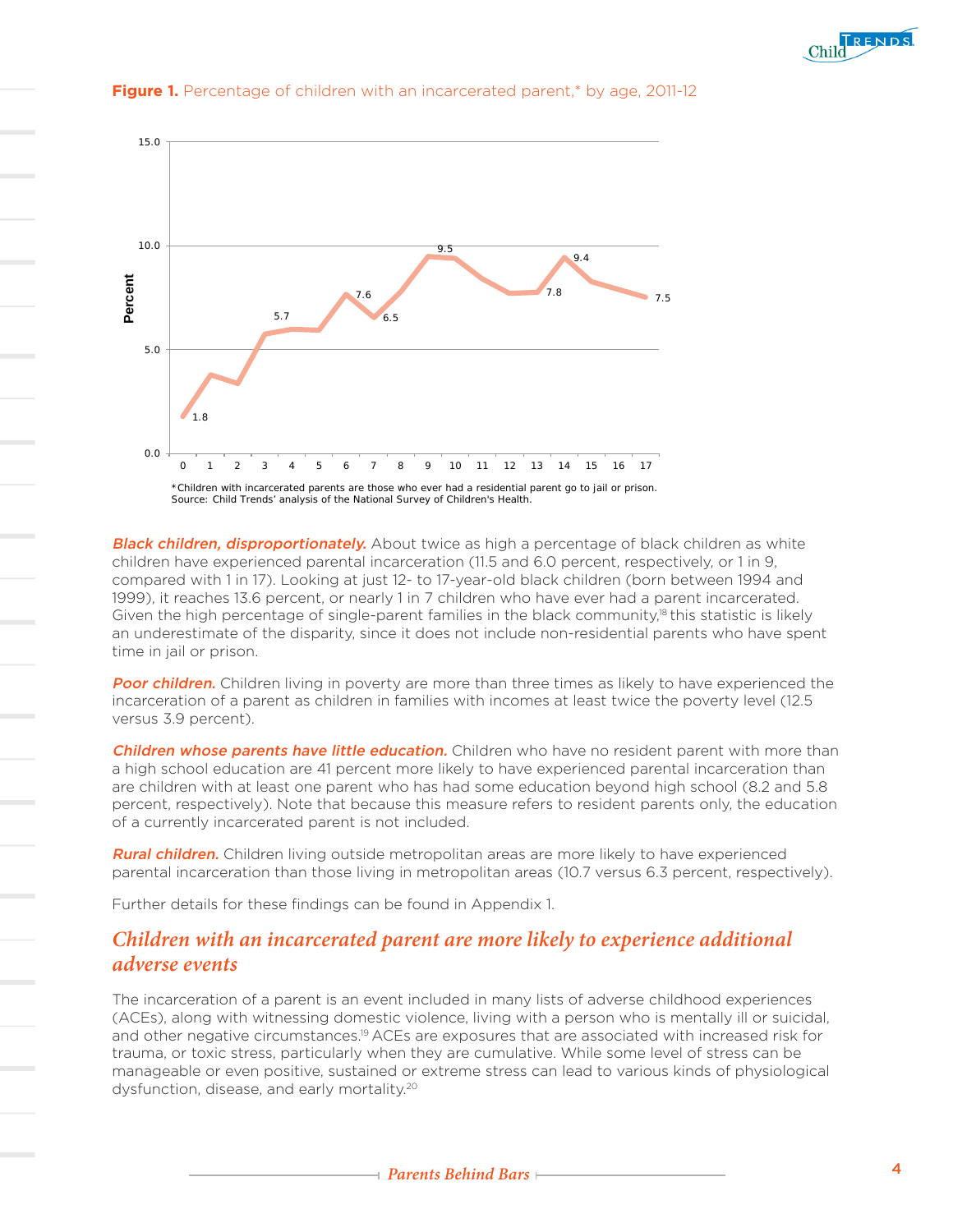



When a child's parent is incarcerated, traumatic stress may occur through multiple pathways. First, it involves the loss of an attachment figure, and may be particularly troubling to the child because the loss is not easily explained or understood. Second, whether or not the child witnesses the parent's arrest, he or she may have ongoing, if sporadic, contact with law enforcement, judicial, corrections, and child welfare systems, all of which can contribute to further traumatization<sup>21</sup>

On average, children who had ever had a resident parent incarcerated experienced 2.7 other ACEs, out of the eight included in the survey (see "Outcome Variables Definitions" for a complete listing). Children without experience of parent incarceration had, on average, 0.7 ACEs.

This pattern held with all age groups. Among children younger than 6, the ones with an incarcerated parent had 1.6 more ACEs than children who had never experienced parental incarceration. For children 6 to 11 the increment was 1.7 ACEs; and for children 12 to 17, 2.2.

Among children who ever had an incarcerated parent:

- More than half had lived with someone who had a substance abuse problem, compared with less than 10 percent among children with no parental incarceration.
- Nearly 3 in 5 had experienced parental divorce or separation, compared with 1 in 5 among children without parental incarceration.
- More than one-third had witnessed violence between their parents or guardians, and one-third had witnessed or experienced violence in their neighborhood. Less than 10 percent of those without an incarcerated parent had experienced either one.
- More than 1 in 4 had lived with someone who was mentally ill or suicidal, and nearly 1 in 10 had experienced the death of a parent (see Figure 2).

More than half of children who have had an incarcerated parent have also lived with someone who had a substance abuse problem.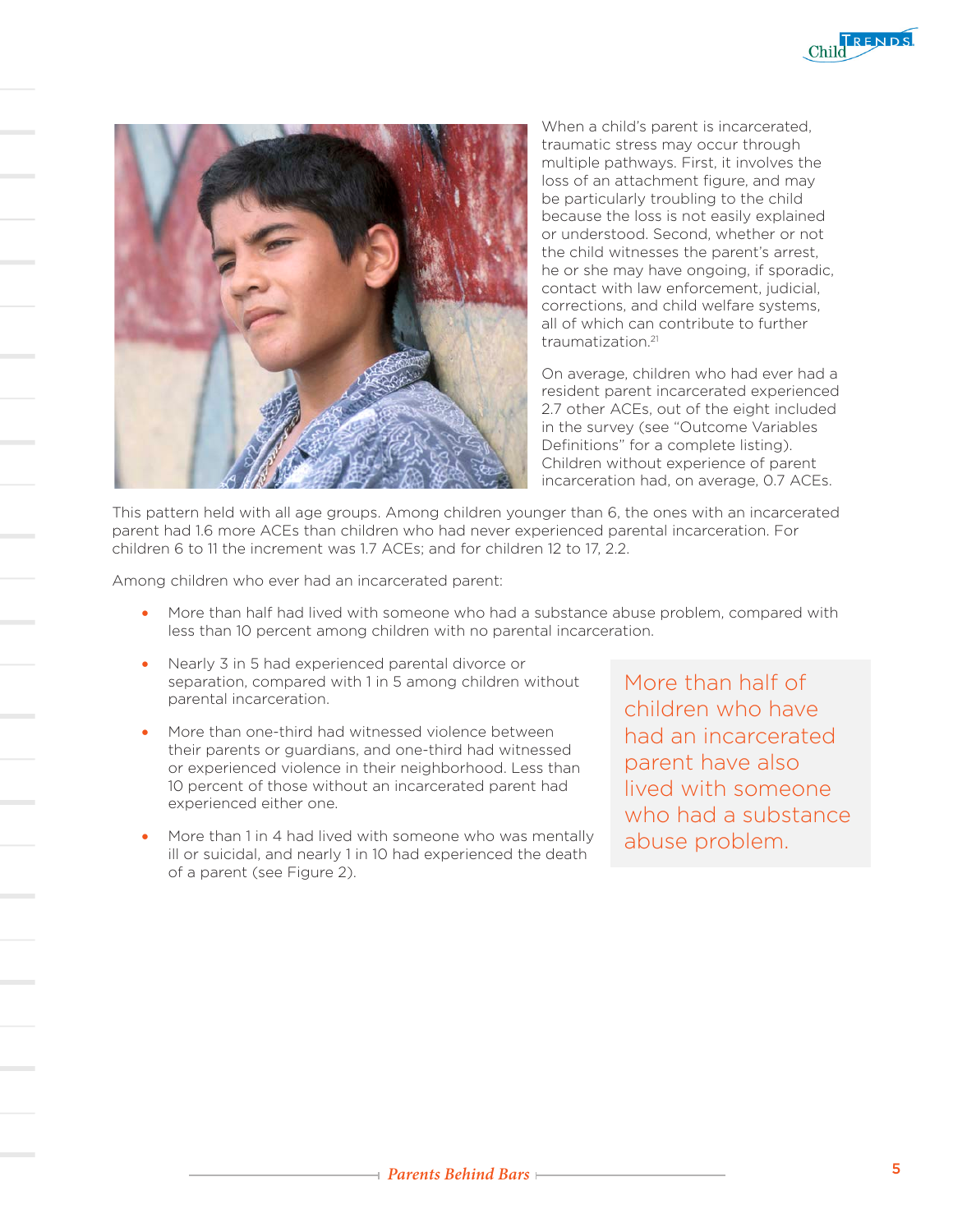

#### **Figure 2.** Parental incarceration is associated with numerous other adverse childhood experiences, 2011-12 **Parental Incarceration is Associated with Numerous**



\*\*Victim or witness to

Source: Child Trends' analysis of the National Survey of Children's Health.

#### *What other aspects of child well-being are related to parental incarceration, after accounting for other confounding influences?*

Because this was an exploratory study, we examined the association between parental incarceration and a number of child well-being indicators. Detail on all of these measures is provided in the text box, "Outcome Variables Definitions."

For children younger than 6, we examined risk for developmental delay, measures of flourishing, and positive parent-child interaction. For older children, we examined school engagement and problems in school, participation in sports or clubs, parental aggravation, and emotional difficulties. For older children, we also looked at several indicators of positive family functioning, including the child's attendance at religious services, family meals, the responding parent's ability to "talk about things that really matter" with the child, and the number of the child's friends that the parent knows. For all children (through age 17), we examined the number of additional ACEs.

We examined each of the measures for older children separately for two age groups: ages 6 to 11, and 12 to 17. Frequencies overall on these measures, and separately by whether the child experienced parental incarceration, are reported in appendices 2 and 3.

For each outcome, we used a model that controlled for:

- demographic variables, including the child's gender, race/ethnicity, poverty level, family structure (two parents, single mother, etc.), and age; and
- other adverse childhood experiences, $d$  including
	- o parental divorce or separation,
	- o death of a parent,
	- o witnessing domestic violence or violence in the community, and
	- o living with someone who had mental health issues or a substance abuse problem.
- <sup>d</sup> Individual ACEs were not included as predictors when the outcome measure was "total number of ACEs."

<sup>\*\*\*</sup> Residence with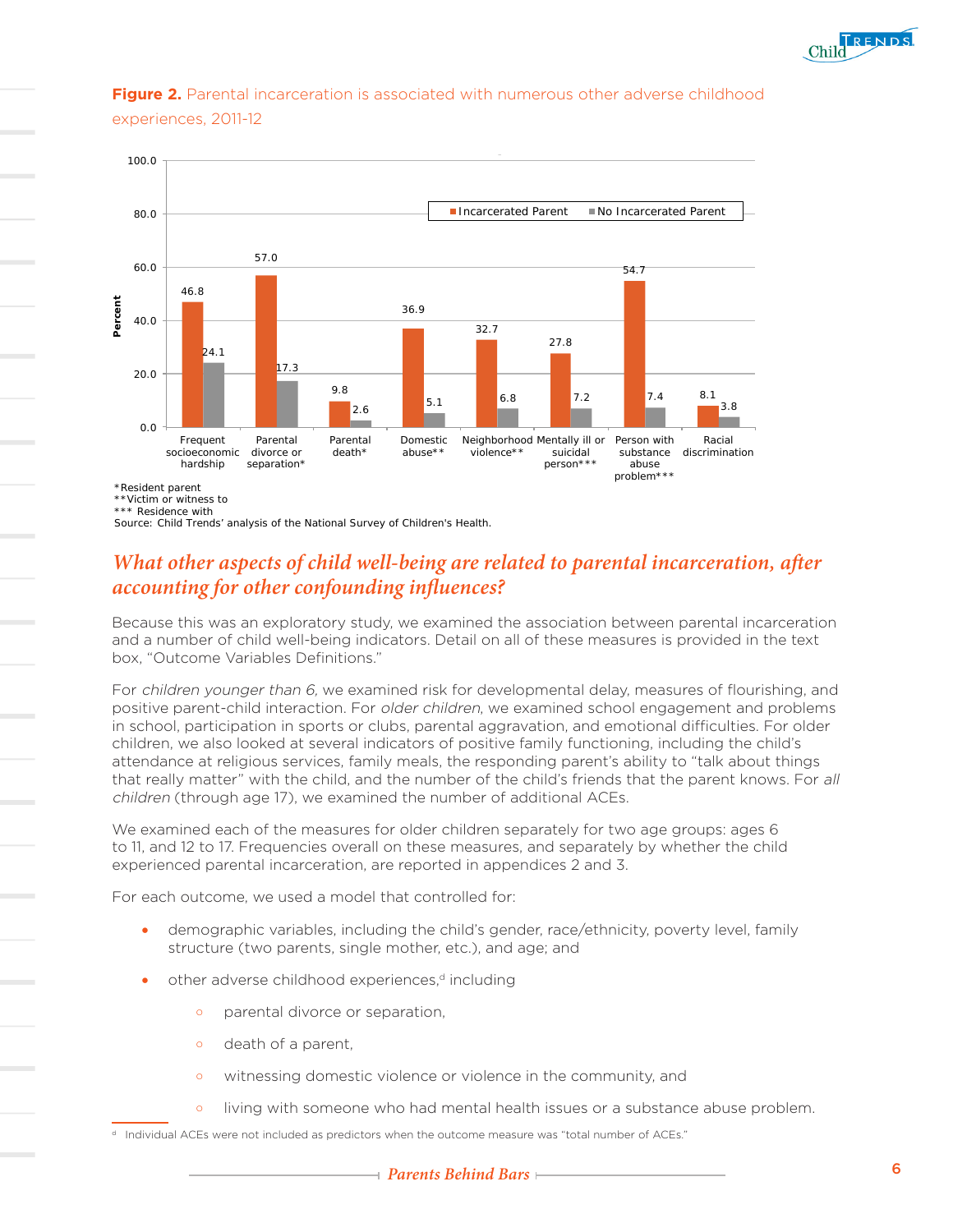

Our approach allows us to examine the association between parental incarceration and well-being measures, independent of the effects of these other variables. We also tested the robustness of the model by varying which control variables were included; results were the same in all but one of the models. More detail on the methodology used can be found in "Methods," toward the end of the report.

#### *What we found:*

As expected, controlling for the differences in demographic characteristics between children with and without an incarcerated parent reduced the number of significant associations between parental incarceration and child well-being. However, some remained—suggesting that, even among children who face multiple difficult circumstances, having a parent imprisoned conveys added risk.

**FOR CHILDREN YOUNGER THAN 6**

For children under 6, risk for developmental delay, the measures of flourishing, and positive parent interactions were not associated with parental incarceration.

The only well-being variable associated with an incarcerated parent, after controls, was the number of additional ACEs. Risk for developmental delay, the measures of flourishing, and positive parent interactions were not associated with parental incarceration. After controlling for demographic variables, children who had experienced parental incarceration had, on average, 1.2 more ACEs (excluding parental incarceration) than children without that experience. Once again, prior research suggests that the greater the number of adverse experiences, the greater the likelihood of lasting harm to the child.<sup>22</sup>

#### **FOR CHILDREN AND YOUTH 6 TO 17**

ACEs: For children in this age group, parental incarceration was also significantly associated with the number of additional ACEs. After accounting for the control variables, children ages 6 to 11 with an incarcerated parent had, on average, 1.4 more ACEs than those who did not. For older youth (12- 17), the average was 1.7 more ACEs.

There were significant negative relationships between schoolrelated well-being and having had an incarcerated parent.

**School:** There were some significant negative relationships between school-related well-being and having had an incarcerated parent. Children ages 6 to 11 with an incarcerated parent were, on average, 9 percentage points more likely<sup>e</sup> to have school problems than those without (44 versus 35 percent likelihood). They also had lower school engagement. For instance, they were 5 percentage points less likely, on average, to have the highest school engagement score (77 versus 82 percent likelihood). For youth ages 12-17, those with an incarcerated parent were also more likely to have school problems (43 versus 35 percent likelihood). For these older youth, there was no significant relationship between school engagement and parental incarceration.

**Parental monitoring**: There was a small association between parental incarceration and parental monitoring. Among older youth, parentsf of youth with an incarcerated parent were 4 percentage points more likely to not have met any of their friends (24 versus 20 percent likelihood). Research has found that parental monitoring is associated with a lower risk of youth engaging in risky behaviors.23 There was no similar relationship in the case of younger children.

<sup>e</sup> For all analyses of bivariate and ordinal outcomes, the percent difference in likelihood is the mean marginal effect, which is based on the derivative of the probability curve.

Strictly speaking, this refers to the respondent. In 92 percent of cases, this is a parent.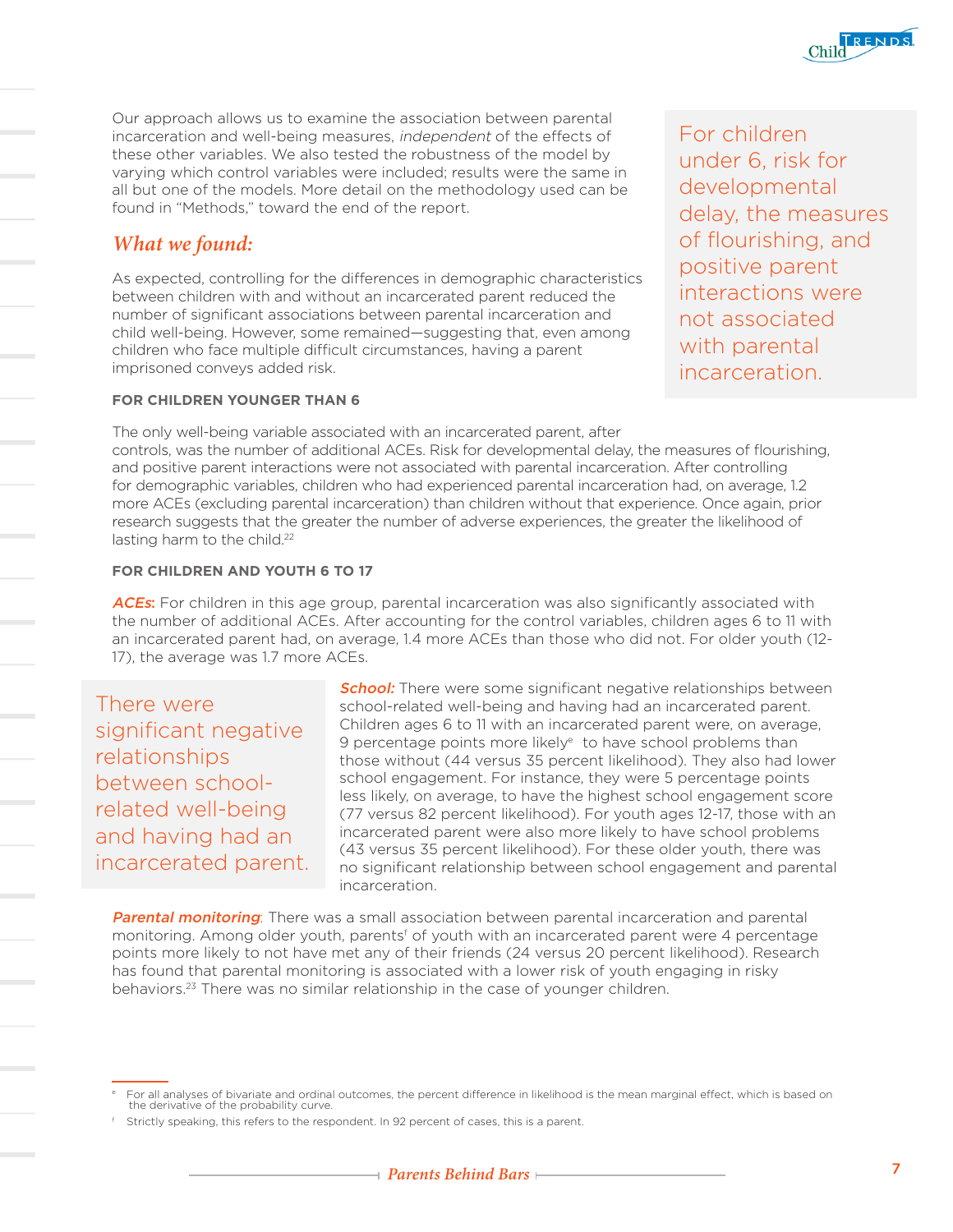**Emotional difficulties:** Younger school-age children with an incarcerated parent were 9 points more likely to have emotional difficulties (73 versus 64 percent likelihood), as reported by parents. Older youth with an incarcerated parent were also more likely to have emotional difficulties, but that correlation did not hold up in all analyses.<sup>9</sup>

Other measures of well-being: Parental incarceration had no measurable effect on youth participation in sports or clubs, frequent religious attendance, meals with family, parental ability to talk about things that matter, or parental aggravation, when controlling for confounding factors.

### DISCUSSION

The incarceration of a parent affects millions of children in the United States, and it is most common among children who face other barriers to opportunity, such as those who are black, live in low-income families, or have parents with low education. Thus, the harm associated with parental incarceration can compound the already difficult circumstances of vulnerable children.

Children of all ages who have experienced parental incarceration, even after controlling for a number of characteristics, have a greater number of adverse experiences than those who have not. Nevertheless, one limitation of this study is that we cannot infer causality. For example, a parent's violent behavior could be either a cause or an effect of their incarceration—or the relationship may be more complicated.



The child's school success was an area where there were small but statistically significant negative associations with parental incarceration, after controls. For all children of school age, there were associations with school-reported problems, and, for younger children, with weaker school engagement. The social stigma associated with parental incarceration, which teachers and peers may reinforce, may be one explanation for this finding. Having an imprisoned parent is an example of a loss that is not socially approved or (often) supported, which may compound children's grief

Having an imprisoned parent is an example of a loss that is not socially approved or (often) supported.

and pain, leading to emotional difficulties and problem behaviors.<sup>24</sup>

Apart from compounded exposure to adverse experiences, we found few negative effects of parental incarceration on the measured outcome variables. This may reflect the timing of parental incarceration, or it may reflect that children at different developmental stages react differently to the experience, independent of how recently it occurred. For example, significant associations with school engagement were found for younger school-age children only. Older youth may be less affected by parental incarceration, or effects may be greater when incarceration is more recent (or concurrent). Studies have shown that many children with an incarcerated parent experience a series of ongoing experiences with the corrections system (directly, or mediated through their parents) that can exacerbate their distress.<sup>25</sup>

Measures of parent-child interaction, regardless of the child's age, were mostly unrelated to parental incarceration. However, our analysis was limited to co-resident parents (or other adults). We may assume the child's relationship with the

The relationship was significant only when the (non-significant) effect of having lived with a person who had a substance abuse

Child RENDS

problem was excluded from the model, suggesting that multicollinearity limits the model's explanatory capacity.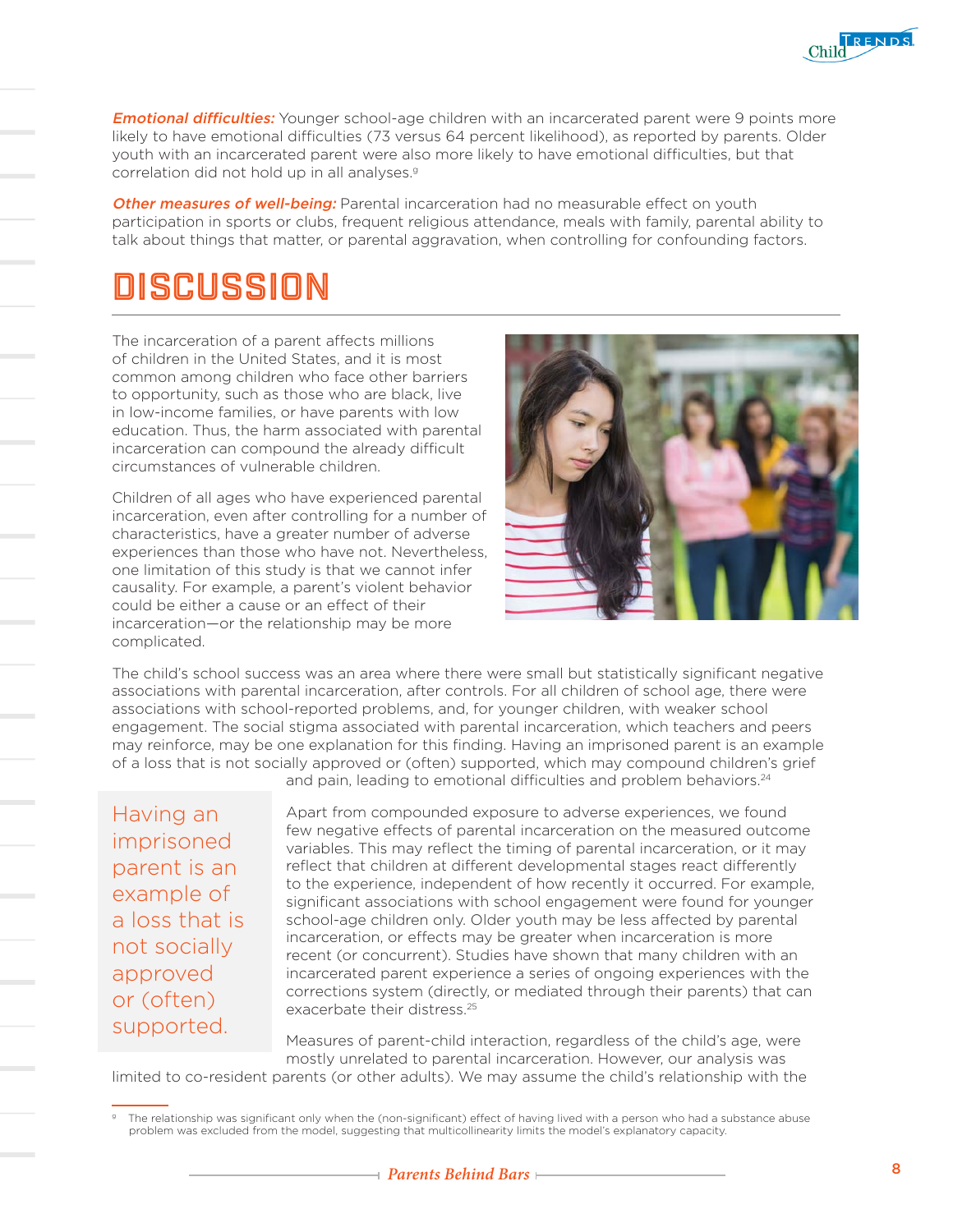

incarcerated parent is or was affected, but we cannot distinguish parent respondents who may have been incarcerated from those who had not. Moreover, it is important to keep in mind that all measured variables were based on parents' own reports.

There may also be indirect effects of parental incarceration that are not measured in our models. Because we controlled for parental divorce and other adverse experiences, we could not identify indirect effects that parental incarceration may have had. For instance, if parental incarceration increased the likelihood of divorce, and divorce had an effect on an outcome, that effect would not be evident.

### IMPLICATIONS

Discussions of U.S. corrections policy do not often consider children. But the available data suggest there are more children who have experienced a resident parent's incarceration than there are currently incarcerated adults, both because of past incarcerations, and because incarcerated adults typically have multiple children.<sup>26</sup>

We need effective programs to mitigate the harm associated with having an incarcerated parent. Although in-prison training programs focused on parenting skills are common,<sup>27</sup> few are focused on meeting the needs of children directly during the time parents are in prison.28



One thing that policymakers can do is make it easier for children to maintain positive relationships with their parents during the period of incarceration. While

**Encouraging** communication between parents in prison and their children, and improving the settings for visits, are good places to start.

there is often semi-regular contact (in one study, 52 percent of incarcerated parents had at least monthly mail contact, and 38 percent had at least monthly phone contact), in-person visits are relatively rare.<sup>29</sup> This is likely due to a number of factors, including the cost and time to travel to distant facilities, the burden and discomfort of security procedures, and a lack of child-friendly places to meet. Even phone calls can be prohibitively expensive.30 Caregivers who are estranged from the incarcerated parent may not allow visits, and incarcerated parents are not granted parental visitation rights.

In-person visits can also be upsetting to children.<sup>31</sup> From children's perspective, visiting a parent in prison is likely to subject them to what has been termed "secondary prisonation," whereby they experience subtler versions of the physical confinement, elaborate surveillance, and restrictive rules typical of such institutions.<sup>32</sup> However, this may have more to do with features of the prison

setting than with the visit itself; studies that have evaluated child-friendly visiting areas and policies (such as relaxed security procedures for children) find positive results for both children and their parents.33

One researcher lists five major types of programs for incarcerated parents. These include education in parental skills, programs that provide extended special visits for children, child-friendly facilities for visits, parenting support groups, and custody services. There are also prison nurseries where very young children can live full-time with their incarcerated mothers, but these programs apply only to a small number of children with imprisoned parents.<sup>34</sup>

As policymakers grapple with alternative corrections strategies that divert adults (including many who are parents) from incarceration, they can also improve well-being for those children whose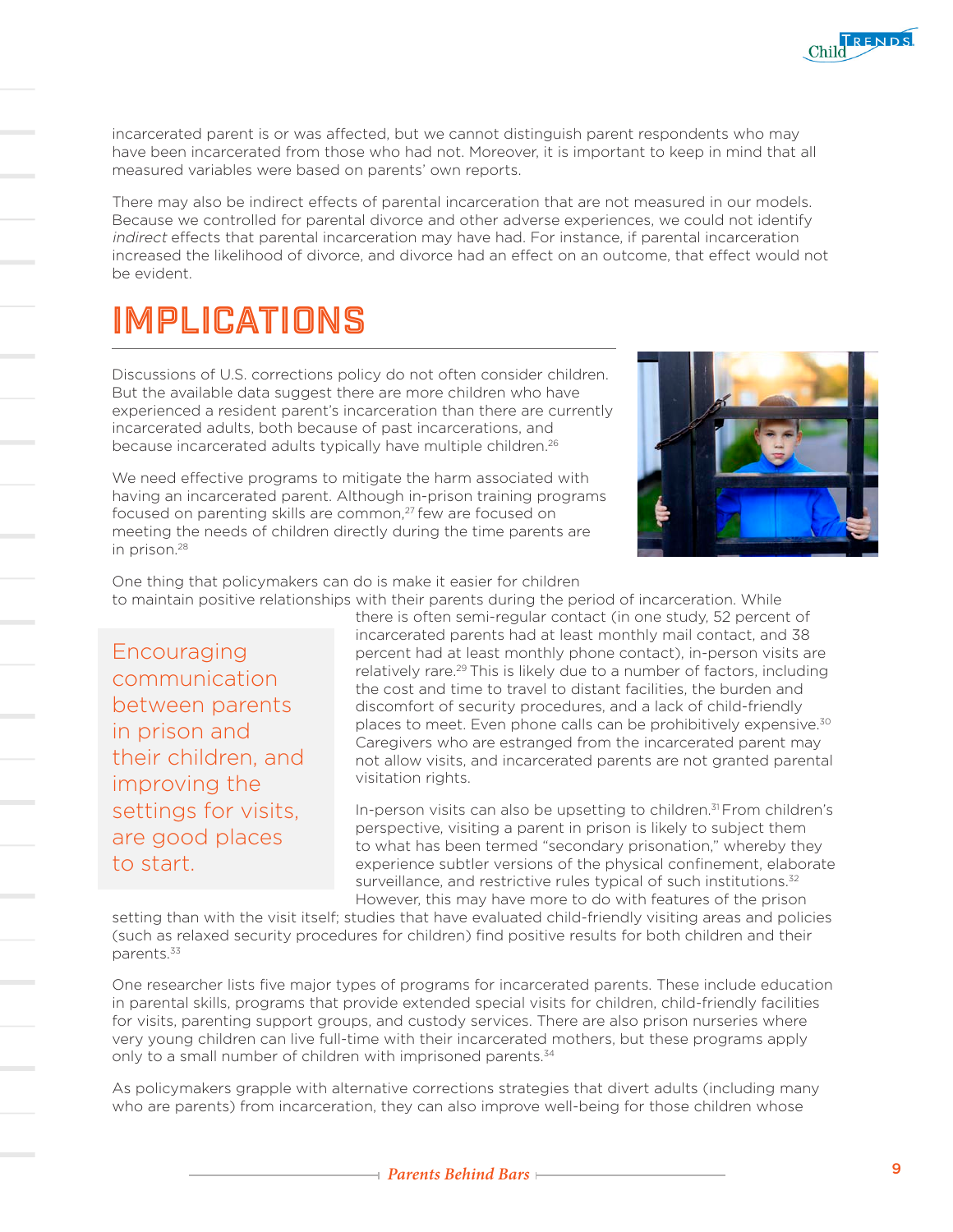

parents are already in prison, or who have been. Encouraging communication between parents in prison and their children, and improving the settings for visits, are good places to start. Educators can help by becoming better informed about the needs of this group, and developing strategies to improve their chances of success in the school setting. In all settings, adults who interact with children who have, or have had, an incarcerated parent, can benefit from increased understanding of this experience.

In Appendix 4, we list several promising programs that offer services to this population.

# ACKNOWLEDGMENTS

Child Trends is grateful for the financial support provided by the Annie E. Casey Foundation for the production of this report. We also appreciate our colleagues Mindy Scott, Artemis Benedetti, Kristin Anderson Moore, August Aldebot-Green, John Lingan, Carol Emig, and Frank Walter for their helpful comments on the report, and Weilin Li for her aid with the analysis. The opinions expressed in this report are those of the authors and do not necessarily reflect the views of the Annie E. Casey Foundation.

We'd love to hear your thoughts on this publication. Has it helped you or your organization? Email us at [feedback@childtrends.org](mailto:feedback%40childtrends.org?subject=)



Copyright 2015 by Child Trends, Inc. Publication # 2015-42

Child Trends is a nonprofit, nonpartisan research center that studies children at all stages of development. Our mission is to improve outcomes for children by providing research, data, and analysis to the people and institutions whose decisions and actions affect children. For additional information, including publications available to download, visit our website at childtrends.org.

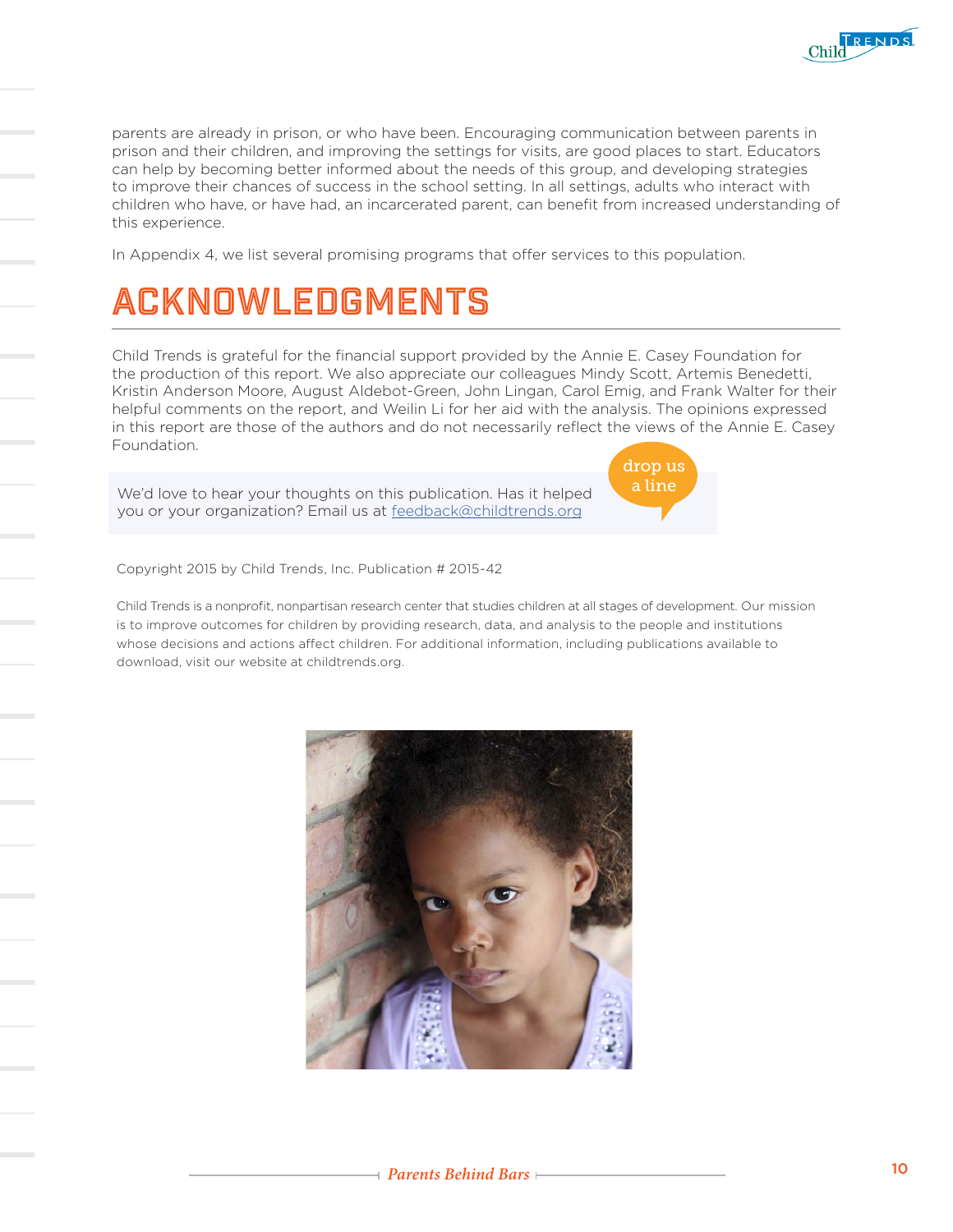

# DATA SOURCE

We use data from the 2011-12 National Survey of Children's Health (NSCH), a survey sponsored by the Maternal and Child Health Bureau in the U.S. Department of Health and Human Services. The NSCH is a telephone interview survey where a parent (or other knowledgeable adult) reports about a child in their household. The data are representative of children younger than 18, and produce valid estimates for the nation, as well as for all 50 states and the District of Columbia.

In 2011-12, the survey asked whether the sample child had ever lived with a parent or guardian who had been incarcerated at any point since the child was born. We lack information on whether it was the child's mother or father who is/was incarcerated, whether they are a biological or step-parent, or whether they were living with the child at the time of the incarceration. If a non-residential parent experienced incarceration, that would not be picked up by this survey. Further, the timing of the incarceration, or whether there were multiple incarceration spells, is unknown. Thus, when we refer throughout to "parental incarceration," readers should bear in mind these limitations.

### METHODS

For each well-being outcome, we used multiple regression to test its relationship with parental incarceration. Depending on the type of measure, we used logistic (for bivariate outcomes), cumulative multi-logistic (for ordinal outcomes), or ordinary least-squares regression (for the number of additional adverse experiences). We ran two regressions for each relevant age group for each outcome.

- The first regression included a number of independent variables:
- Whether a parent that the child had ever lived with had ever been incarcerated (as an explanatory variable);
- A number of demographic control variables, including the child's gender, race/ethnicity, poverty level, family structure, and age;
- Other adverse childhood experiences, including parental divorce or separation, death of a parent, witnessing domestic violence or violence in the community, and living with someone who had mental health issues or a substance abuse problem. These measures were excluded from the analysis of additional adverse experiences.

To test the robustness of the model, non-significant additional adverse experiences were removed for a second regression analysis. In all cases but one, the significance of the association between parental incarceration and the dependent variable was unaffected.

All regressions were run using SUDAAN, and accounted for the complex design of the NSCH. Analyses used the multiply-imputed poverty data released with the survey, and accounted for the resulting increase in variance.

Where we mention differences between children who have experienced parental incarceration and those who have not, the differences are statistically significant, unless otherwise stated.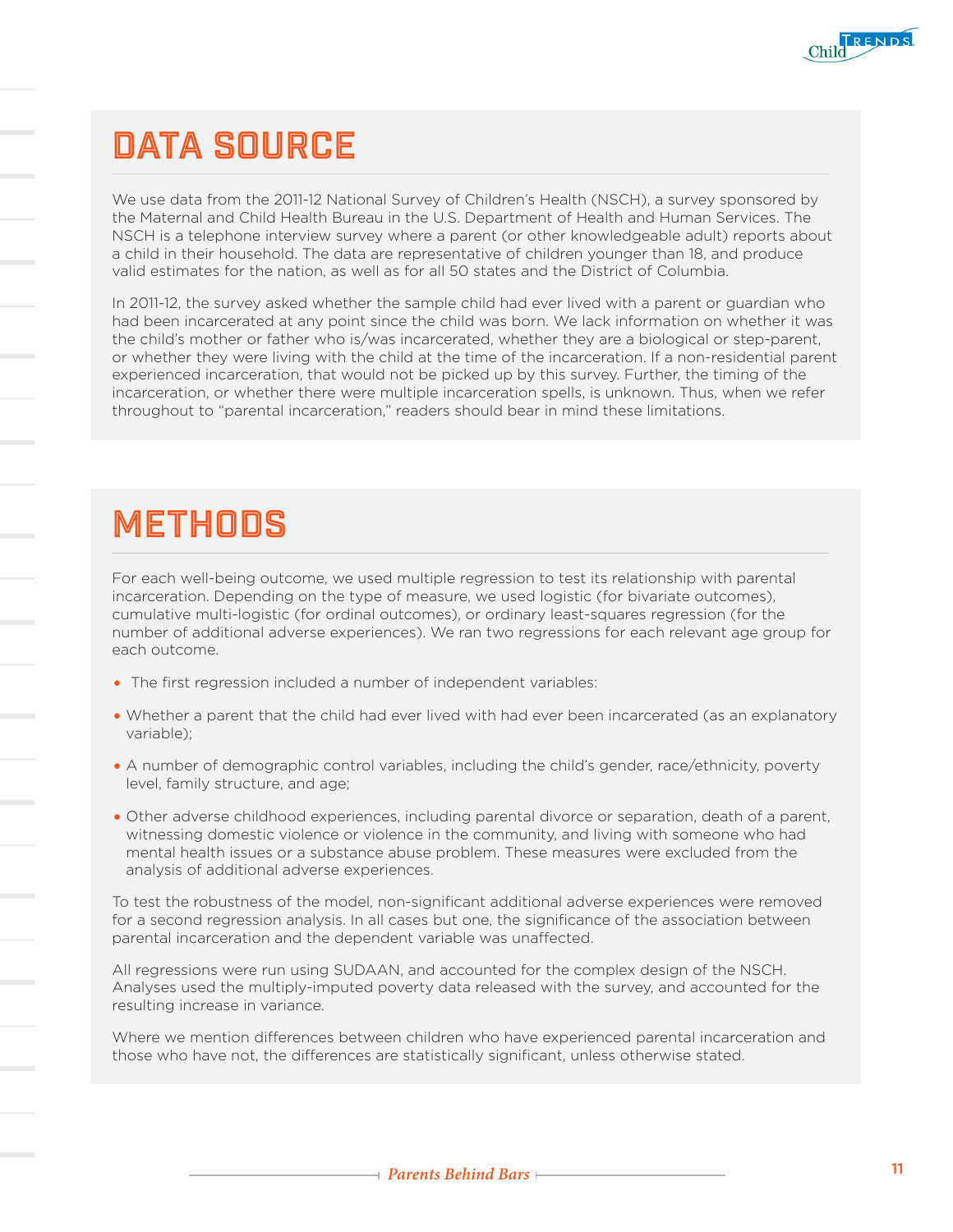

### OUTCOME VARIABLE DEFINITIONS

#### *Number of additional adverse childhood experiences*

Respondents in the NSCH were asked about eight ACEs (in addition to parental incarceration):

- 1. Frequent economic hardship
- 2. Parental separation or divorce
- 3. Parental death
- 4. Witnessing domestic violence
- 5. Witnessing or experiencing neighborhood violence
- 6. Living with someone who was mentally ill or suicidal
- 7. Living with someone who had a substance abuse problem
- 8. Experiencing racism

For each one of these, parents were asked whether the child had ever (since birth) experienced it. All references to parents include residential parents only. The dependent measure represents a count of the number of events that the child had ever experienced.

#### *Developmental risk*

Young children (ages four months through five years) were classified as being at no, low, moderate, or high risk for developmental delay, based on a list of concerns named by the parent. More information is available at the Data Resource Center for Child and Adolescent Health, at [www.](http://www.childhealthdata.org/docs/nsch-docs/peds_scoring_4website-pdf) [childhealthdata.org/docs/nsch-docs/peds\\_scoring\\_4website-pdf.](http://www.childhealthdata.org/docs/nsch-docs/peds_scoring_4website-pdf)

#### *Flourishing (ages birth to 5)*

Children younger than six were considered flourishing if the respondent indicated that they usually or always:

- 1. Were affectionate and tender with the respondent,
- 2. Bounced back quickly when things didn't go their way,
- 3. Showed interest and curiosity in learning new things, and
- 4. Smiled and laughed a lot.

#### *Positive parent-child interaction (ages birth to 5)*

Positive parent-child interaction is a scale from zero to three (alpha=0.7). A child receives one point each for meeting the following conditions:

- 1. A family member read to the child at least six days in the past week,
- 2. A family member told stories to the child at least six days in the past week, and
- 3. A family member took the child on an outing on at least four days in the past week. Examples of outings include going to the park, library, zoo, shopping, church, restaurants, and family gatherings.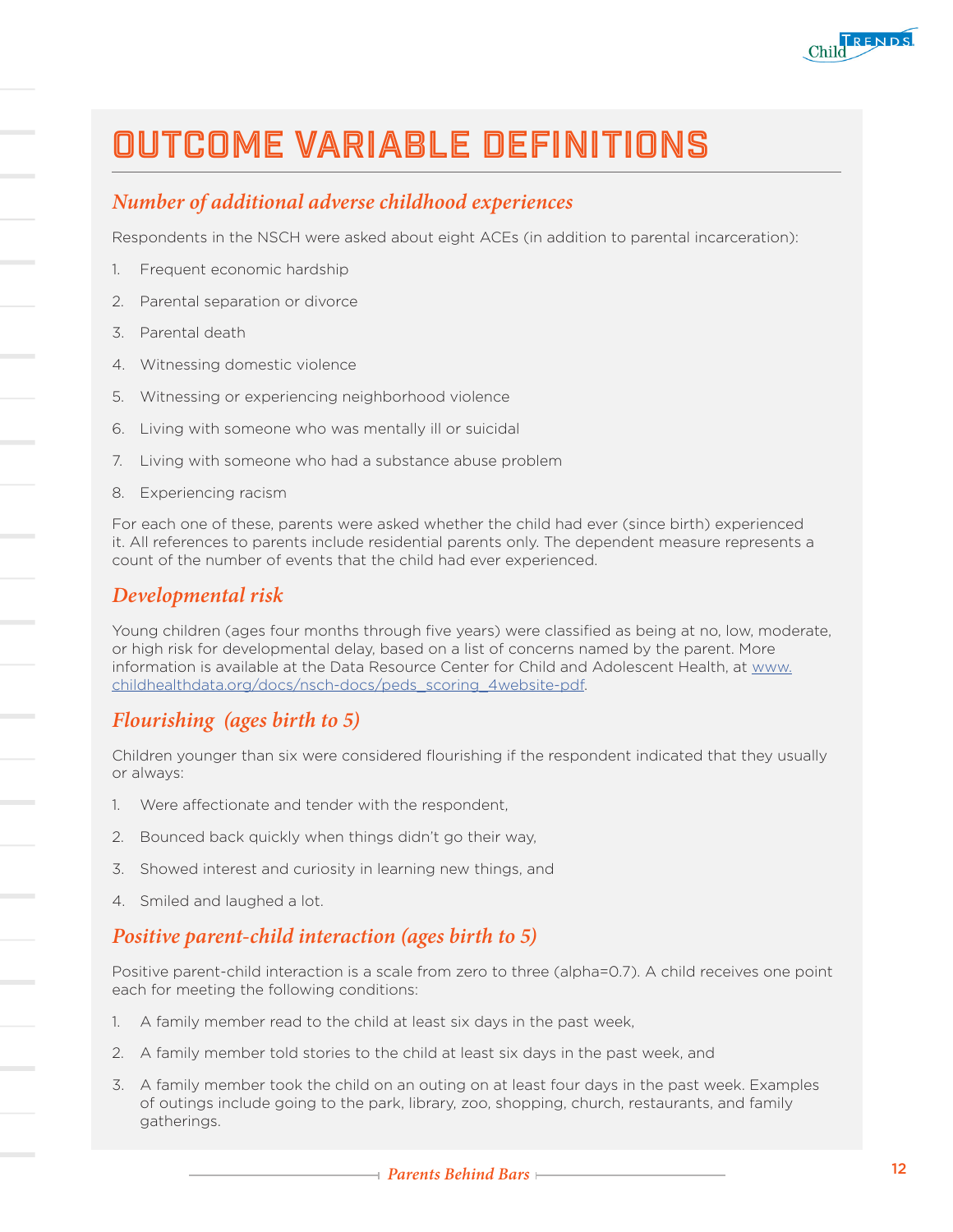

### *School engagement (ages 6 to 17)*

A "school engagement" scale from zero to three (alpha=0.6), had a child receiving one point for meeting each of the following conditions:

- The child usually or always shows interest and curiosity in learning new things,
- 2. The child usually or always cares about doing well in school, and
- 3. The child usually or always does all required homework.

#### *School problems (ages 6 to 17)*

Children and youth were considered to have school problems if

- 1. They had ever repeated a grade, or
- 2. Their school had contacted an adult in the household in the past twelve months about problems they were having with school.

#### *Participation in sports or clubs (ages 6 to 17)*

Children and youth were considered to have participated in out-of-school activities if they participated in a sports team, or took sports lessons after school or on weekends, or participated in any clubs or organizations after school or on weekends.

#### *Parental aggravation (ages 6 to 17)*

Parental aggravation (alpha=0.6) was measured on a scale of zero to three; children received one point for each of the following items to which the respondent answered "usually" or "always" regarding their past-month experience:

- Felt that the child is much harder to care for than most children their age,
- 2. Felt that the child does things that really bother the respondent a lot, and
- 3. Felt angry with the child.

#### *Emotional difficulties (ages 6 to 17)*

Emotional difficulties were measured on a scale of zero to three (alpha=0.4). Children received one point each for meeting each of the following conditions:

- 1. The child usually or always argues too much,
- 2. He or she sometimes, usually, or always bullies or is cruel or mean to others, and
- 3. He or she is usually or always unhappy, sad, or depressed.

#### *Regular religious service attendance (ages 6 to 17)*

Children were considered to have regular religious service attendance if parents reported they attended at least once a week.

#### *Regular family meals (ages 6 to 17)*

Children were considered to have regular family meals when they had had a meal with the whole household on at least six days in the past week.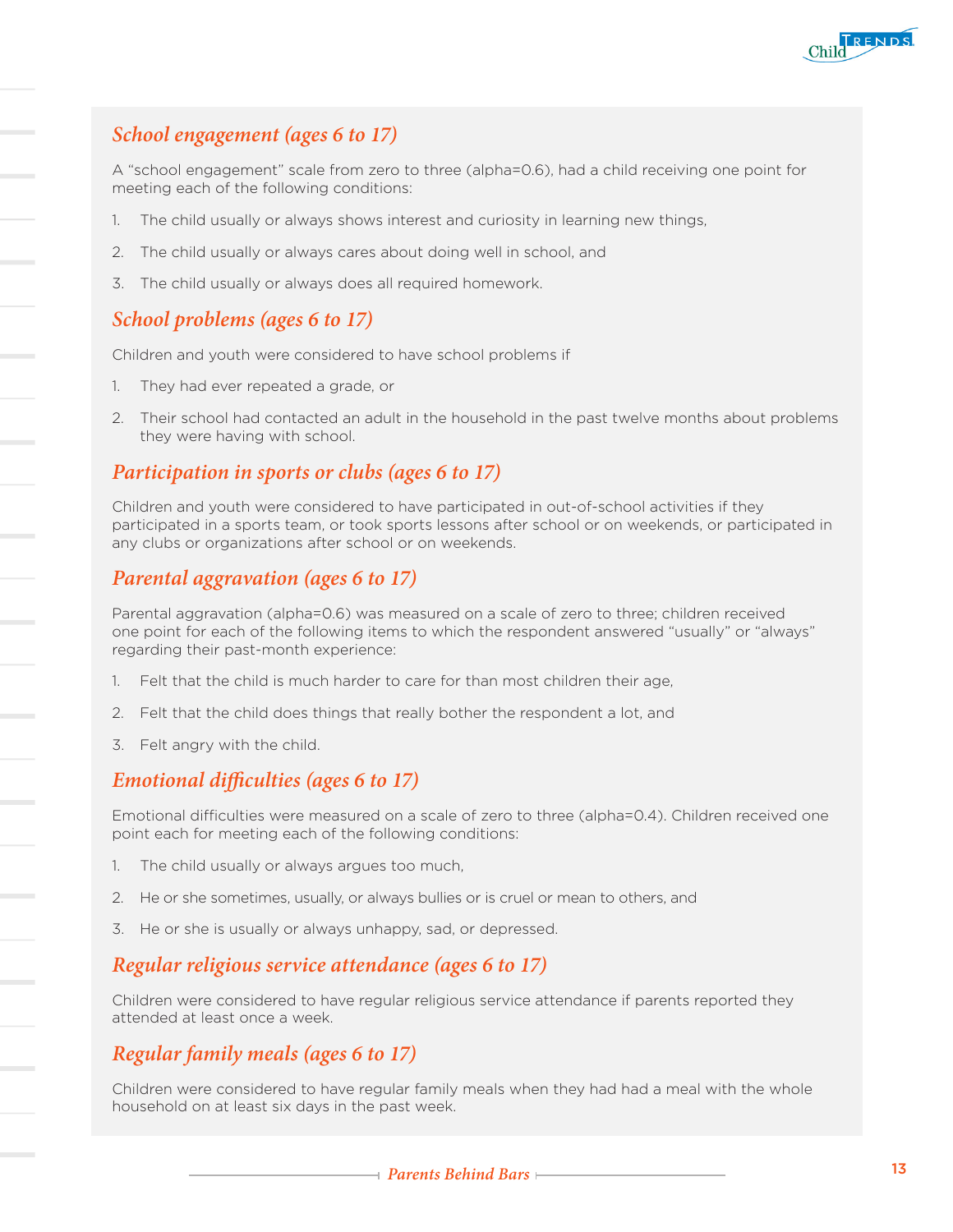

### *Parental ability to talk about things that matter (ages 6 to 17)*

Parents or other guardians were asked to rate how well they and the child could share ideas (very well, somewhat well, not very well, not well at all; coded as a four-point scale).

### *Parental monitoring (ages 6 to 17)*

Parents were asked about the number of the child's friends they had met (all, most, some, or none). The few cases (n=197) where the respondent indicated that the child has no friends were excluded from the analysis.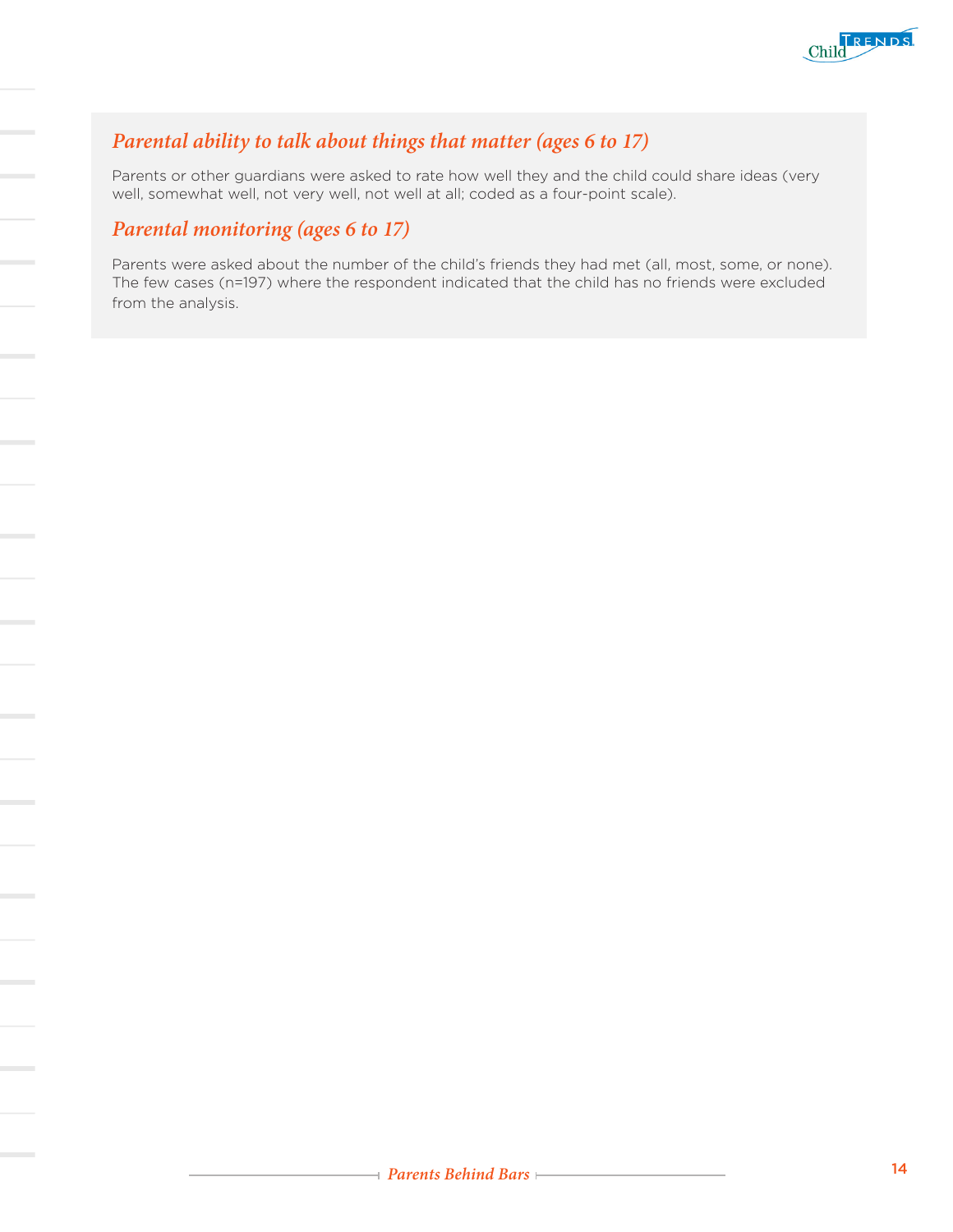

### REFERENCES

- 1 National Research Council, Committee on Causes and Consequences of High Rates of Incarceration. (2014). The growth of incarceration in the United States: Exploring causes and consequences. Travis, J., Western, B., & Redburn (Eds.) Washington, DC: National Academies Press.
- 2 Glaze, L. E. & Kaeble, D. (2014). Correctional populations in the United States, 2013 (NCJ 248479). U.S. Department of Justice.<http://www.bjs.gov/content/pub/pdf/cpus13.pdf>
- <sup>3</sup> American Psychological Association. (October 2014) Incarceration nation. Monitor on Psychology 45(9). Available at: <http://www.apa.org/monitor/2014/10/incarceration.aspx>
- 4 National Research Council, op. cit.
- 5 Ibid.
- 6 Glaze, L. E. & Maruschak, L. M. (2008). Parents in prison and their minor children. Bureau of Justice Statistics Special Report.<http://www.bjs.gov/content/pub/pdf/pptmc.pdf>

<sup>7</sup> Ibid.

- <sup>8</sup> National Research Council, op. cit.
- 9 Lee, R. D., Fang, X., & Luo, F. (2013). The impact of parental incarceration on the physical and mental health of young adults. Pediatrics, 131, e1188-e1195.
- <sup>10</sup> National Research Council, op. cit.
- 11 Turney, K. & Haskins, A. R. (2014). Falling behind? Children's early grade retention after paternal incarceration. Sociology of Education, 87(4), 241-258.
- <sup>12</sup> Murray, J., Farrington, D. P., & Sekol, I. (2012). Children's antisocial behavior, mental health, drug use, and educational performance after parental incarceration: A systematic review and meta-analysis. Psychological Bulletin, 138(2), 175-210.
- 13 Gjelsvik, A., Dumont, D. M., Nunn, A., & Rosen, D. L. (2014). Adverse childhood events: Incarceration of household members and health-related quality of life in adulthood. Journal of Healthcare for the Poor and Underserved, 25(3), 1169-1182.
- <sup>14</sup> National Research Council, op. cit.

 $15$  Ibid.

- <sup>16</sup> National Research Council, op. cit..
- <sup>17</sup> See, for example, Turney, K. & Wildeman, C. (2015). Detrimental for some? The heterogeneous effects of maternal incarceration on child wellbeing. Criminology and Public Policy, 14(1), 125-146.
- 18 Child Trends Databank (2015). Family structure. [http://www.childtrends.org/?indicators=family](http://www.childtrends.org/?indicators=family-structure)[structure](http://www.childtrends.org/?indicators=family-structure).
- 19 Anda, R. F., Felitti, V. J., Bremner, J. D., Walker, J. D., Whitfield, C., Perry, B. D., Dube, S. R., & Giles, W. H. (2006). The enduring effects of abuse and related adverse experiences in childhood: A confluence of evidence from neurobiology and epidemiology. Archives of Clinical Neuroscience, 256, 174-186,

- $21$  Arditti, J. A. (2012). Child trauma within the context of parental incarceration: A family process perspective. Journal of Family Theory & Review, 4, 181-219.
- 22 Anda, et al., op. cit.
- <sup>23</sup> DiClemente, R. J., Wingood, G. M., Crosby, R., Sionean, C., Cobb, B. K., Harrington, K, Davies, S., Hook, E.W. III, & Oh, M. K. (2001). Parental monitoring: Association with adolescents' risk behaviors. Pediatrics, 107(6), 1363-1368.

 $20$  Ibid.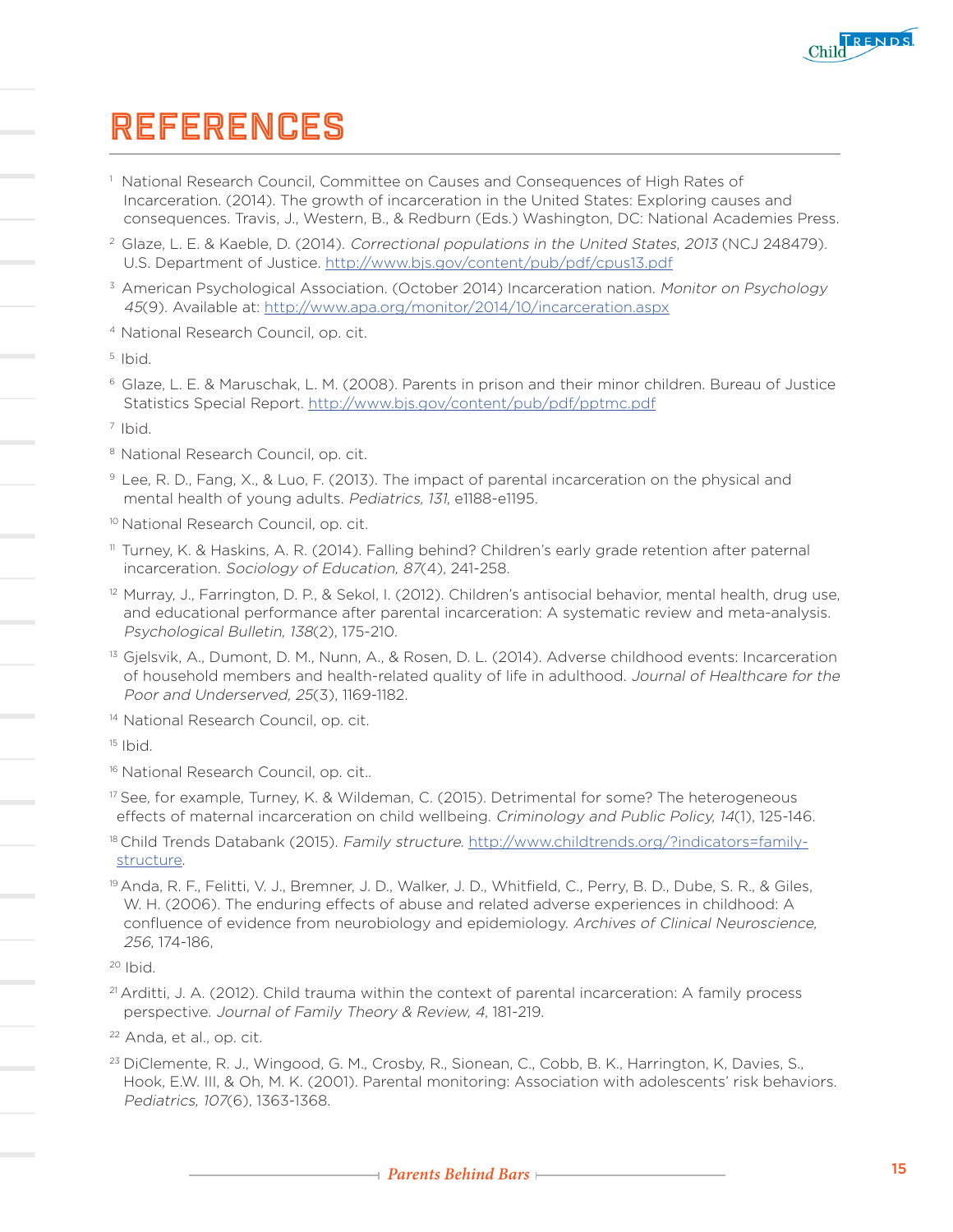

24 Arditti, op. cit.

 $25$  Ibid.

- 26 Glaze & Maruschak, op. cit.
- $27$ According to one organization, there were 700 parenting educators in prisons nationwide that received a newsletter about parenting education. [http://www.ceawisconsin.org/Prison%20](http://www.ceawisconsin.org/Prison%20Parenting%20Programs.htm) [Parenting%20Programs.htm](http://www.ceawisconsin.org/Prison%20Parenting%20Programs.htm)
- 28 Miller, A. L., Perryman, J., Markovitz, L. et al. (2013). Strengthening incarcerated families: Evaluating a pilot program for children of incarcerated parents and their caregivers. Family Relations, 62(4).
- <sup>29</sup> Poehlmann, J., Dallaire, D., Loper, A. B., & Shear, L. D. (2010). Children's contact with their incarcerated parents: Research findings and recommendations. American Psychology, 65(6), 575- 598.
- <sup>30</sup> Tyner, A. (2015). The impact of incarceration on families, communities, and offenders [Webinar]. Available at [https://www.opressrc.org/content/impact-incarceration-families-communities-and](https://www.opressrc.org/content/impact-incarceration-families-communities-and-offenders-webinar-transcript)[offenders-webinar-transcript](https://www.opressrc.org/content/impact-incarceration-families-communities-and-offenders-webinar-transcript).

 $31$  Ibid.

- 33 CSR, Incorporated. (2008) Third-year evaluation of Girl Scouts Beyond Bars: Final report. New York, NY: Girl Scout Research Institute. [https://www.girlscouts.org/research/pdf/gsbb\\_report.pdf](https://www.girlscouts.org/research/pdf/gsbb_report.pdf)
- <sup>34</sup> Ferro, L. (2002). What about me? Children with incarcerated parents. Michigan Family Impact Seminars Briefing Report no. 2002-1. [http://extension.missouri.edu/4hlife/documents/tools/](http://extension.missouri.edu/4hlife/documents/tools/whatabout.pdf) [whatabout.pdf](http://extension.missouri.edu/4hlife/documents/tools/whatabout.pdf)

<sup>32</sup>Arditti, op. cit.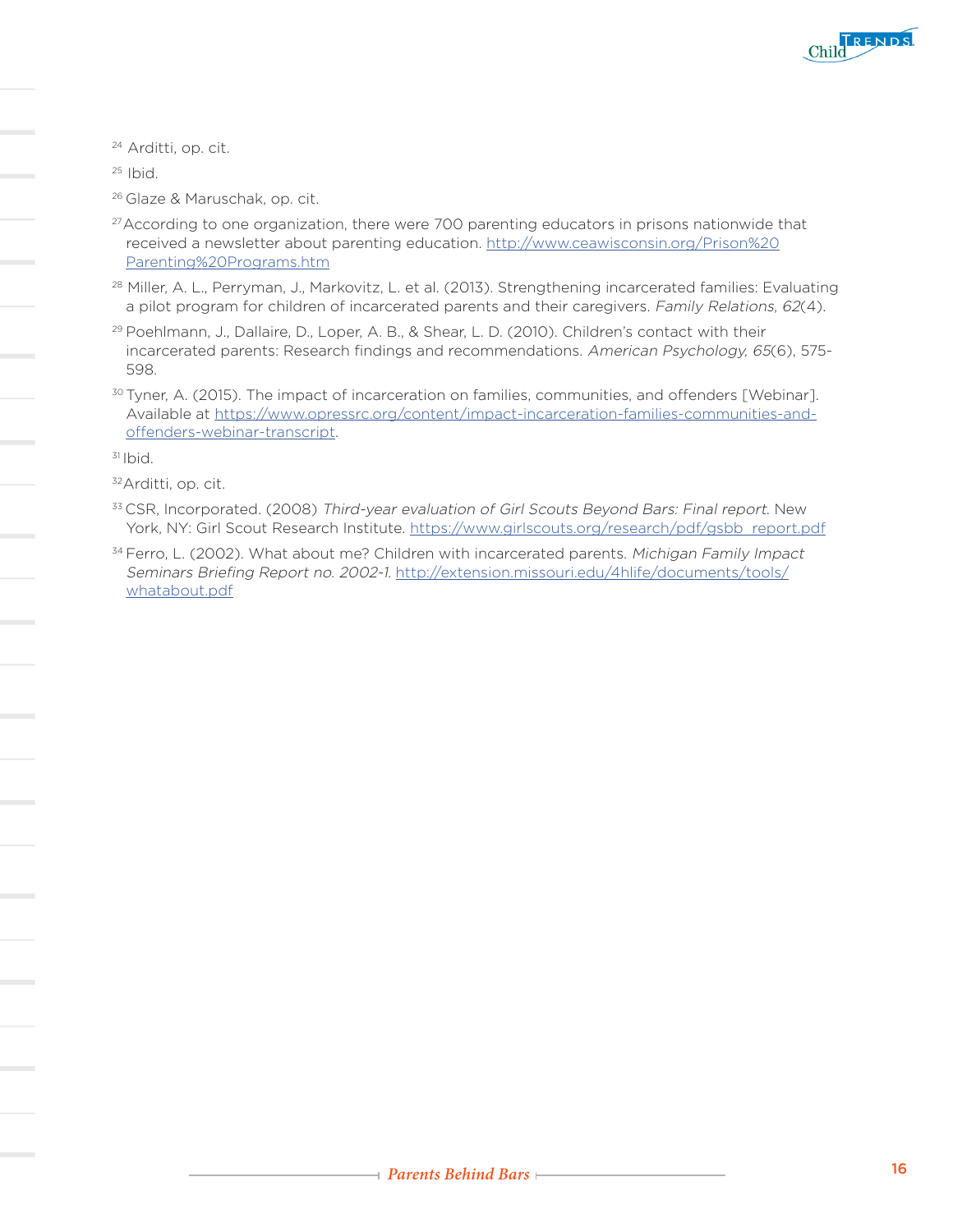

#### **Appendix 1:** Children With an Incarcerated Parent, by Select Measures and by Age (Percentages)

|                                                  | <b>Total</b> | <b>Younger than 6</b> | 6 to 11 years | 12 to 17 years |
|--------------------------------------------------|--------------|-----------------------|---------------|----------------|
| <b>All children</b>                              | 6.9          | 4.5                   | 8.2           | 8.1            |
| Race                                             |              |                       |               |                |
| Non-Hispanic white                               | 6.0          | 3.9                   | 7.0           | 6.9            |
| Non-Hispanic black                               | 11.5         | 7.8                   | 12.3          | 13.6           |
| Hispanic                                         | 6.4          | 4.0                   | 8.3           | 7.3            |
| Other                                            | 7.0          | 4.4                   | 8.4           | 8.6            |
| Highest parental education                       |              |                       |               |                |
| Less than high school                            | 8.2          | 5.1                   | 8.1           | 10.7           |
| High school graduate                             | 7.5          | 4.9                   | 9.2           | 8.1            |
| More than high school                            | 5.8          | 4.0                   | 7.0           | 6.6            |
| Poverty level                                    |              |                       |               |                |
| Poor (<100% FPL)                                 | 12.5         | 8.6                   | 14.3          | 15.8           |
| Low-income (100% to 199% FPL)                    | 9.1          | 4.6                   | 11.2          | 11.3           |
| Not low-income (200% FPL or<br>more)             | 3.9          | 2.3                   | 4.6           | 4.5            |
| Immigration status                               |              |                       |               |                |
| All parents native-born                          | 7.4          | 4.6                   | 9.3           | 8.0            |
| Living with at least one foreign-<br>born parent | 2.9          | 2.2                   | 3.0           | 3.6            |
| Urbanicity                                       |              |                       |               |                |
| Within a metropolitan area                       | 6.3          | 4.2                   | 7.3           | 7.5            |
| Outside a metropolitan area                      | 10.7         | 6.3                   | 13.1          | 12.1           |

**Appendix 2:** Unadjusted Outcome Measures Among Children Younger than 6: Total, and by Parental Incarceration Status (Percentages)

|                                      | <b>Total</b> | <b>Ever had incarcerated parent</b> | <b>Never had incarcerated parent</b> |
|--------------------------------------|--------------|-------------------------------------|--------------------------------------|
| Risk for developmental<br>delay      |              |                                     |                                      |
| High                                 | 10.8         | $14.8*$                             | 10.6                                 |
| Moderate                             | 15.2         | $22.3*$                             | 14.9                                 |
| Low                                  | 13.9         | $21.3*$                             | 13.0                                 |
| Flourishing on all four<br>measures  | 73.4         | 66.5*                               | 74.0                                 |
| Positive parent<br>interaction score |              |                                     |                                      |
| 0                                    | 16.3         | $22.1*$                             | 16.0                                 |
|                                      | 17.1         | 18.3                                | 17.1                                 |
| $\overline{2}$                       | 25.6         | 26.5                                | 25.5                                 |
| 3                                    | 41.O         | $33.1*$                             | 41.4                                 |

\*Difference between those with an incarcerated parent and those without is statistically significant (p<.05).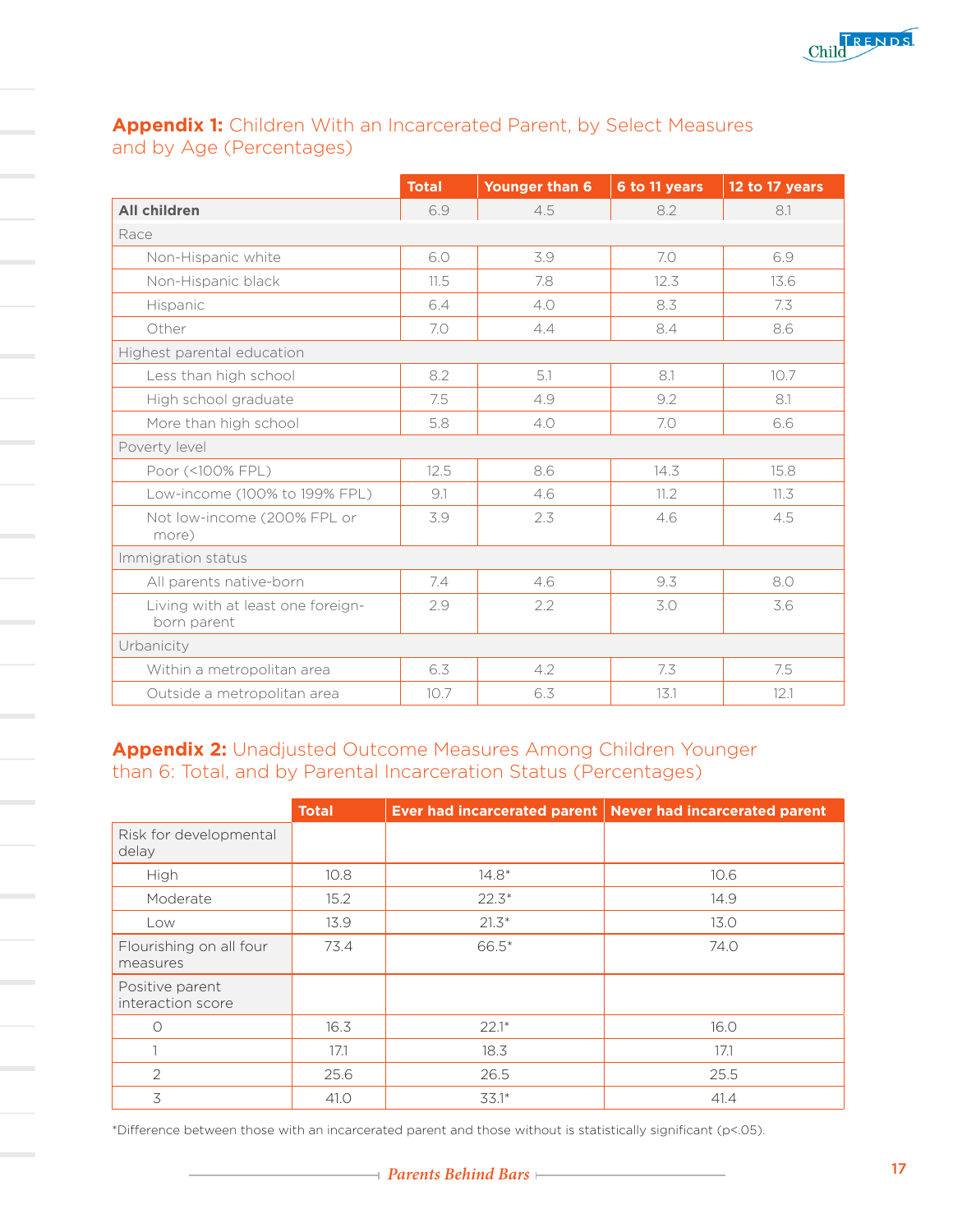

#### **Appendix 3:** Unadjusted Outcome Measures Among Those Ages 6 to 17: Total, and by Parental Incarceration Status (Percentages)

|                                                    | <b>Ages 6-17</b> |                                           |                                                   | <b>Ages 6-11</b> |                                           |                                                   | <b>Ages 12-17</b> |                                                  |                                                   |
|----------------------------------------------------|------------------|-------------------------------------------|---------------------------------------------------|------------------|-------------------------------------------|---------------------------------------------------|-------------------|--------------------------------------------------|---------------------------------------------------|
|                                                    | <b>Total</b>     | <b>Ever had</b><br>incarcerated<br>parent | <b>Never had</b><br><b>incarcerated</b><br>parent | <b>Total</b>     | <b>Ever had</b><br>incarcerated<br>parent | <b>Never had</b><br><b>incarcerated</b><br>parent | <b>Total</b>      | <b>Ever had</b><br><b>incarcerated</b><br>parent | <b>Never had</b><br><b>incarcerated</b><br>parent |
| School<br>engagement<br>score                      |                  |                                           |                                                   |                  |                                           |                                                   |                   |                                                  |                                                   |
| $\bigcirc$                                         | 3.7              | $6.7*$                                    | 3.4                                               | 1.8              | 2.4                                       | 1.7                                               | 5.6               | $11.0*$                                          | 5.1                                               |
| $\mathbf{1}$                                       | 7.4              | $12.3*$                                   | 6.9                                               | 5.2              | $10.7*$                                   | 4.6                                               | 9.6               | $13.8*$                                          | 9.2                                               |
| $\overline{2}$                                     | 16.1             | $21.0*$                                   | 15.6                                              | 13.7             | $19.5*$                                   | 13.2                                              | 18.4              | $22.5*$                                          | 18.0                                              |
| 3                                                  | 72.9             | 60.0*                                     | 74.1                                              | 79.4             | $67.5*$                                   | 80.6                                              | 66.5              | $52.7*$                                          | 67.7                                              |
| Any school<br>problems                             | 35.9             | 58.4*                                     | 34.0                                              | 35.4             | $57.5*$                                   | 33.6                                              | 36.3              | $59.4*$                                          | 34.3                                              |
| Participation<br>in sports or<br>clubs             | 73.7             | 65.5*                                     | 74.6                                              | 70.7             | $62.3*$                                   | 71.5                                              | 76.7              | 68.7*                                            | 77.5                                              |
| Emotional<br>difficulties<br>score                 |                  |                                           |                                                   |                  |                                           |                                                   |                   |                                                  |                                                   |
| $\circ$                                            | 72.5             | $55.1*$                                   | 74.0                                              | 71.8             | 54.9*                                     | 73.3                                              | 73.1              | $55.3*$                                          | 74.7                                              |
| 1.                                                 | 19.8             | $27.9*$                                   | 19.1                                              | 20.5             | $26.7*$                                   | 20.0                                              | 19.1              | $29.1*$                                          | 18.2                                              |
| $\overline{2}$                                     | 6.8              | $15.0*$                                   | 6.0                                               | 6.9              | $16.5*$                                   | 6.0                                               | 6.7               | $13.4*$                                          | 6.1                                               |
| 3                                                  | 1.0              | $2.1*$                                    | 0.9                                               | 0.8              | $1.9*$                                    | 0.7                                               | 1.2               | $2.3*$                                           | 1.0                                               |
| Parental<br>aggravation<br>score                   |                  |                                           |                                                   |                  |                                           |                                                   |                   |                                                  |                                                   |
| $\bigcirc$                                         | 87.7             | $81.7*$                                   | 88.3                                              | 88.3             | 84.0 <sup>*</sup>                         | 88.7                                              | 87.1              | $79.5*$                                          | 87.8                                              |
| $\mathbf{1}$                                       | 8.8              | 10.4                                      | 8.6                                               | 8.7              | 9.0                                       | 8.6                                               | 8.9               | $11.8*$                                          | 8.6                                               |
| $\overline{2}$                                     | 2.5              | $5.2*$                                    | 2.3                                               | 2.3              | $5.0*$                                    | 2.0                                               | 2.8               | $5.5*$                                           | 2.5                                               |
| 3                                                  | 1.0              | $2.7*$                                    | 0.9                                               | 0.8              | $2.2*$                                    | 0.7                                               | 1.2               | $3.2*$                                           | 1.0                                               |
| Regular<br>religious<br>service<br>attendance      | 52.8             | 48.0 <sup>*</sup>                         | 53.2                                              | 55.0             | 51.3                                      | 55.3                                              | 50.8              | 44.9*                                            | 51.2                                              |
| Regular<br>family meals                            | 47.1             | 49.6                                      | 46.9                                              | 53.8             | 57.9                                      | 53.5                                              | 40.5              | 41.4                                             | 40.4                                              |
| Talking about<br>"things<br>that really<br>matter" | 70.3             | 63.9*                                     | 71.0                                              | 76.0             | 67.3*                                     | 76.8                                              | 64.9              | 60.6*                                            | 65.3                                              |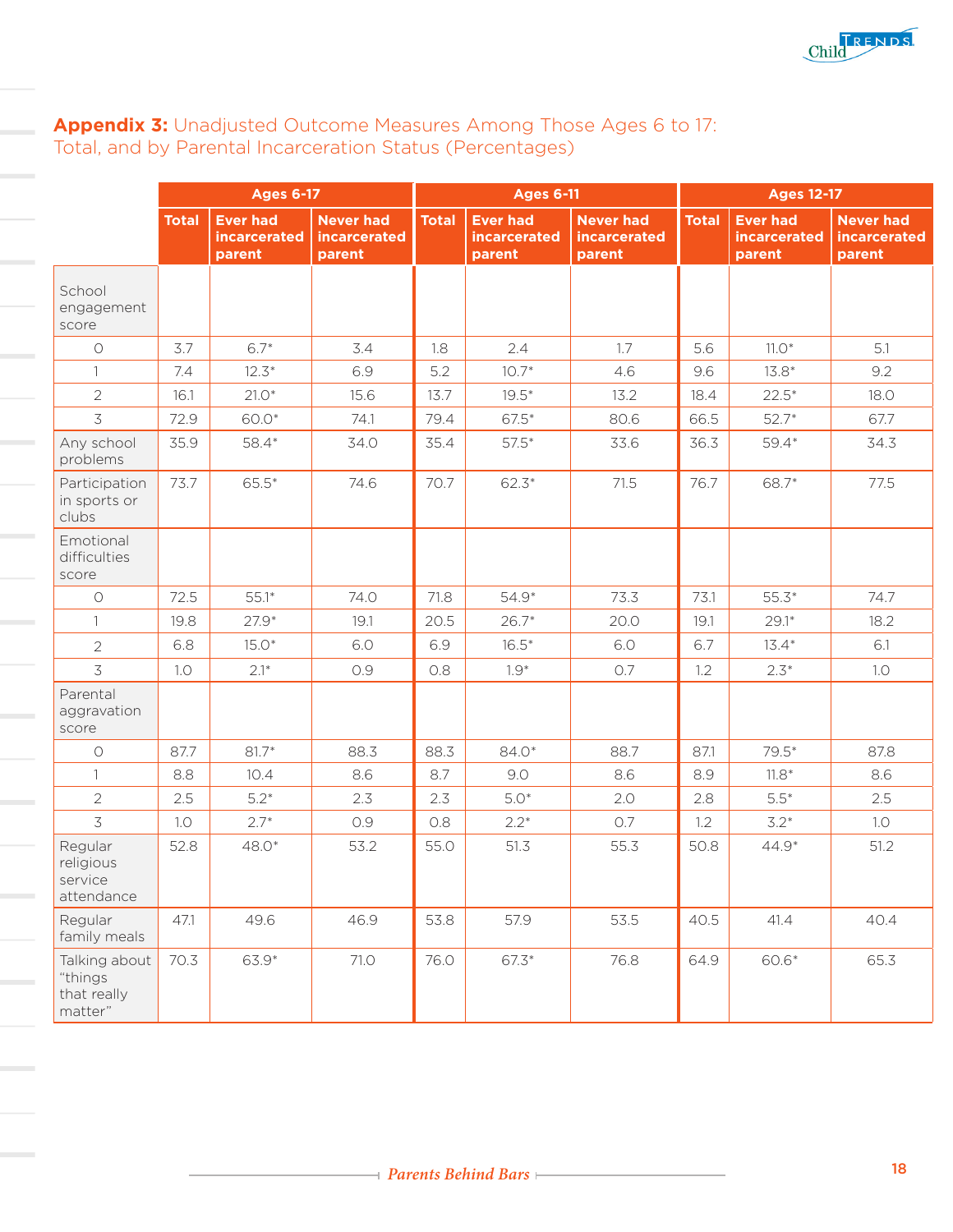

|                 | <b>Ages 6-17</b> |                                                  |                                                   | <b>Ages 6-11</b> |                                           |                                            | <b>Ages 12-17</b> |                                           |                                            |
|-----------------|------------------|--------------------------------------------------|---------------------------------------------------|------------------|-------------------------------------------|--------------------------------------------|-------------------|-------------------------------------------|--------------------------------------------|
|                 | <b>Total</b>     | <b>Ever had</b><br><i>incarcerated</i><br>parent | <b>Never had</b><br><i>incarcerated</i><br>parent | <b>Total</b>     | <b>Ever had</b><br>incarcerated<br>parent | Never had<br><i>incarcerated</i><br>parent | <b>Total</b>      | <b>Ever had</b><br>incarcerated<br>parent | <b>Never had</b><br>incarcerated<br>parent |
| Parent<br>knows |                  |                                                  |                                                   |                  |                                           |                                            |                   |                                           |                                            |
| All friends     | 27.6             | 25.9                                             | 27.7                                              | 33.7             | 30.4                                      | 34.0                                       | 21.8              | 21.4                                      | 21.7                                       |
| Most<br>friends | 48.8             | $45.6*$                                          | 49.2                                              | 43.5             | 41.0                                      | 43.8                                       | 53.9              | 50.1                                      | 54.3                                       |
| Some<br>friends | 21.4             | $25.8*$                                          | 21.0                                              | 20.7             | $25.6*$                                   | 20.2                                       | 22.2              | $26.0*$                                   | 21.8                                       |
| No friends      | 2.2              | 2.8                                              | 2.1                                               | 2.1              | 3.0                                       | 2.1                                        | 2.2               | 2.6                                       | 2.1                                        |

\* Difference between those with an incarcerated parent and those without is statistically significant (p<.05).